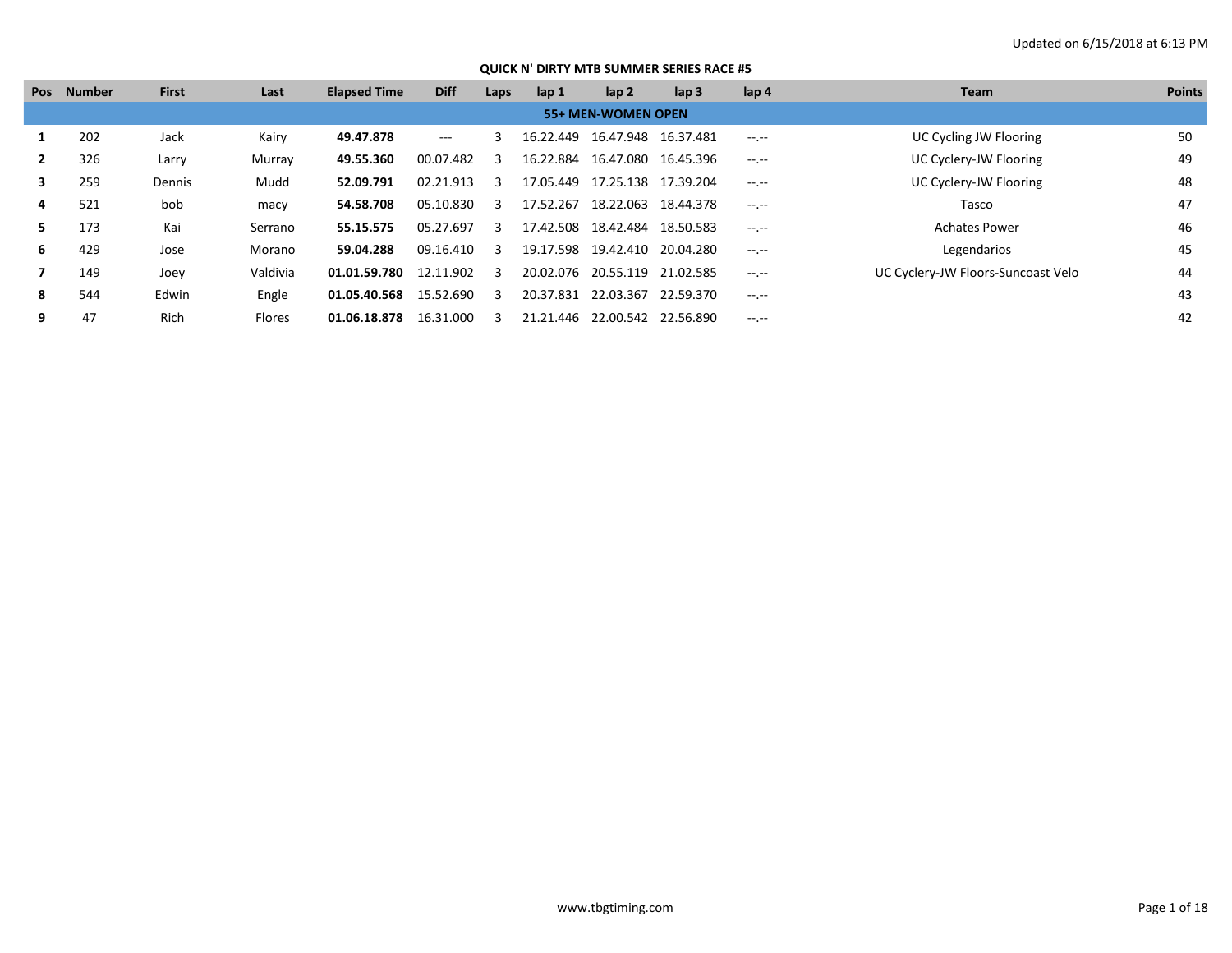|                | Pos Number | <b>First</b>   | Last            | <b>Elapsed Time</b> | <b>Diff</b> | Laps           | lap <sub>1</sub>    | lap <sub>2</sub>          | lap <sub>3</sub>              | lap 4       | <b>Team</b>          | <b>Points</b> |
|----------------|------------|----------------|-----------------|---------------------|-------------|----------------|---------------------|---------------------------|-------------------------------|-------------|----------------------|---------------|
|                |            |                |                 |                     |             |                |                     | <b>BEGINNER MEN 16-36</b> |                               |             |                      |               |
| 1              | 412        | Charlie        | Mudd            | 36.22.700           | $---$       | 2              | 18.14.911 18.07.789 |                           | $-1$                          | --.--       |                      | 50            |
| $\mathbf{2}$   | 74         | Logan          | Ivar            | 36.46.951           | 00.24.251   | 2              | 18.04.921 18.42.030 |                           | $-1, -1$                      | $-1, -1$    | Gearworx             | 49            |
| 3              | 506        | Nathan         | Baly            | 37.35.302           | 01.12.602   | 2              | 19.41.333 17.53.969 |                           | $-1$                          | $-1.1$      |                      | 48            |
| 4              | 368        | <b>Bernee</b>  | Cedillo         | 38.05.330           | 01.42.630   | $\overline{2}$ | 18.37.105 19.28.225 |                           | $-1$                          | $-1$        |                      | 47            |
| 5              | 487        | Robert         | Cota            | 38.31.071           | 02.08.371   | $\overline{2}$ | 18.56.184 19.34.887 |                           | $-1$                          | $-1.1 -$    | NV <sub>5</sub>      | 46            |
| 6              | 558        | Gilberto       | Jimenez         | 38.43.801           | 02.21.101   | $\overline{2}$ | 19.25.841 19.17.960 |                           | $-1, -1$                      | $-1.1 -$    |                      | 45            |
| $\overline{7}$ | 140        | <b>Brandon</b> | Strausbaugh     | 39.31.942           | 03.09.242   | 2              | 19.39.280           | 19.52.662                 | $-1$                          | --.--       |                      | 44            |
| 8              | 540        | Ryan           | Pelot           | 39.49.959           | 03.27.259   | 2              | 19.35.053           | 20.14.906                 | $-1$                          | $-1$        | 100 Percent          | 43            |
| 9              | 185        | Chadd          | Carr            | 39.50.039           | 03.27.339   | 2              | 19.30.119           | 20.19.920                 | $-1$                          | $-1$        | Team Eastman         | 42            |
| 10             | 377        | Davis          | Drinkward       | 39.50.440           | 03.27.740   | $\overline{2}$ | 19.40.089           | 20.10.351                 | $-1, -1$                      | --.--       |                      | 41            |
| 11             | 26         | Jared          | Conrad          | 40.08.323           | 03.45.623   | 2              | 20.04.511 20.03.812 |                           | $-1$                          | $-1.1 -$    |                      | 40            |
| 12             | 427        | Sean           | Carter          | 40.44.357           | 04.21.657   | $\overline{2}$ | 20.06.244 20.38.113 |                           | $-1$                          | $-1$        |                      | 39            |
| 13             | 57         | Paul           | Greco           | 40.46.211           | 04.23.511   | $\overline{2}$ | 19.56.578 20.49.633 |                           | $-1, -1$                      | $-1.1 -$    |                      | 38            |
| 14             | 513        | <b>MELLISH</b> | <b>BENJAMIN</b> | 41.27.678           | 05.04.978   | $\overline{2}$ | 20.30.798 20.56.880 |                           | $-1, -1$                      | --.--       |                      | 37            |
| 15             | 130        | Andrey         | Samoshin        | 41.55.912           | 05.33.212   | 2              | 20.37.681 21.18.231 |                           | $-1$                          | $-1.1 -$    | San Diego Descenders | 36            |
| 16             | 163        | Travis         | <b>Brock</b>    | 42.51.841           | 06.29.141   | 2              | 20.52.778           | 21.59.063                 | $-1$                          | $-1$ , $-1$ | <b>SDRC</b>          | 35            |
| 17             | 96         | rene           | leyva           | 43.38.051           | 07.15.351   | $\overline{2}$ | 21.02.522 22.35.529 |                           | $\rightarrow$ , $\rightarrow$ | $-1$        | spinergy             | 34            |
| 18             | 549        | Tyler          | Rued            | 45.42.180           | 09.19.480   | $\overline{2}$ | 22.21.560 23.20.620 |                           | $-1$                          | --.--       |                      | 33            |
| 19             | 164        | Chad           | Haertling       | 49.36.779           | 13.14.079   | $\overline{2}$ | 23.14.249           | 26.22.530                 | $-1$                          | $-1.1 -$    |                      | 32            |
| 20             | 562        | Antonio        | Espinosa        | 52.04.250           | 15.41.550   | 2              | 25.08.858 26.55.392 |                           | $-1$                          | $-1$        |                      | 31            |
| <b>DNF</b>     | 262        | Ethan          | Veitch          | 19.33.279           | 16.49.421   | 1              | 19.33.279           | $-1$ , $-1$               | $-1$                          | $-1.1 -$    |                      | 0             |
| <b>DNF</b>     | 463        | Jeff           | Wolfe           | 23.50.971           | 12.31.729   | 1              | 23.50.971           | $-1.1 - 1.0$              | --.--                         | --.--       |                      | 0             |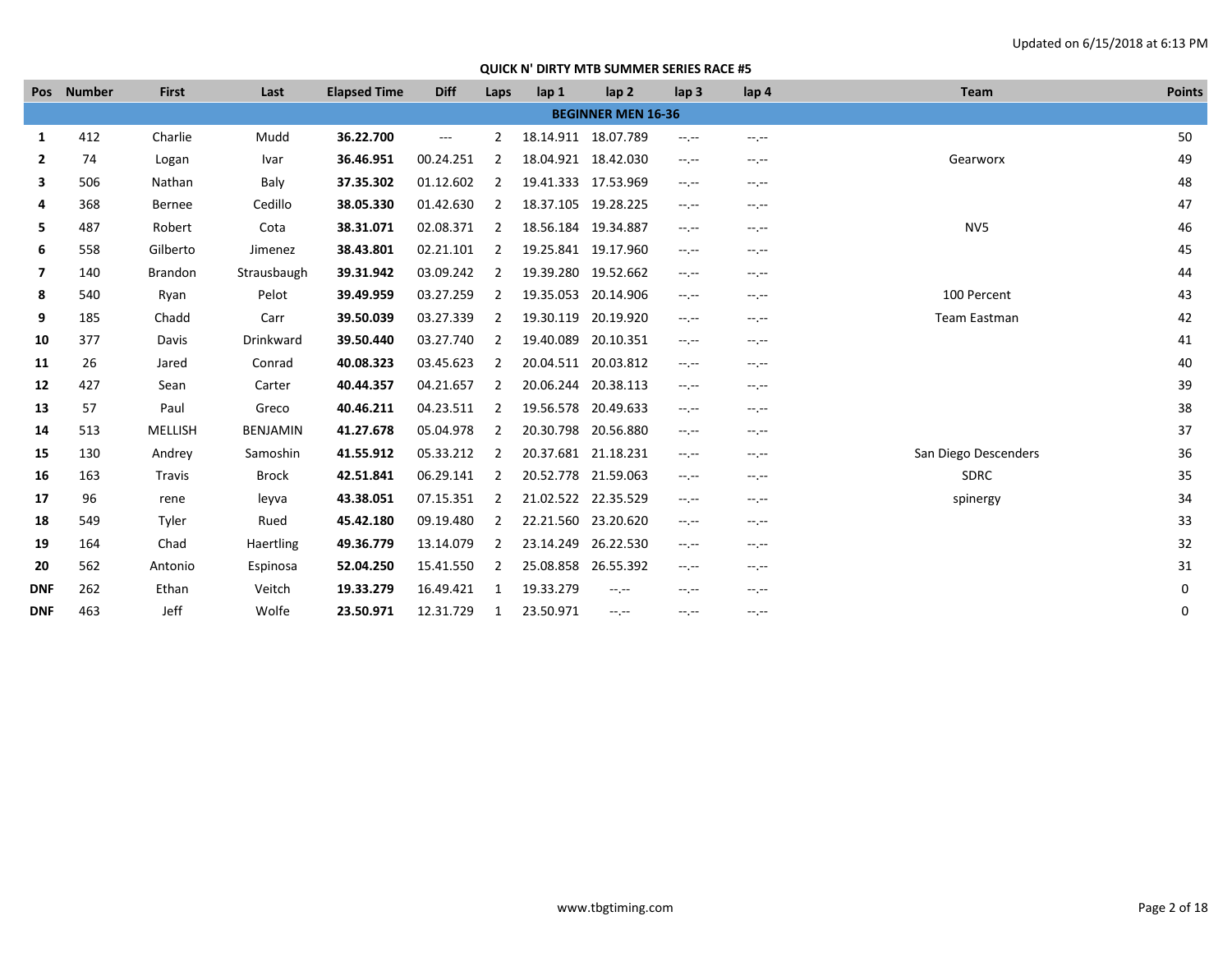| Pos            | <b>Number</b> | <b>First</b> | Last           | <b>Elapsed Time</b> | <b>Diff</b> | Laps           | lap <sub>1</sub>    | lap <sub>2</sub>          | lap <sub>3</sub> | lap 4        | <b>Team</b>                     | <b>Points</b> |
|----------------|---------------|--------------|----------------|---------------------|-------------|----------------|---------------------|---------------------------|------------------|--------------|---------------------------------|---------------|
|                |               |              |                |                     |             |                |                     | <b>BEGINNER MEN 37-48</b> |                  |              |                                 |               |
| 1              | 265           | Julio        | Quintero       | 35.56.700           | $---$       | $\mathcal{P}$  | 18.10.910           | 17.45.790                 | --.--            | $-1$ .       | Toyota                          | 50            |
| $\mathbf{2}$   | 5             | Ryan         | Baganz         | 36.42.273           | 00.45.573   | 2              | 18.00.109 18.42.164 |                           | $-1$             | $-1.1 -$     | <b>Microfuel Nutrition</b>      | 49            |
| 3              | 184           | Steven       | Tom            | 37.11.689           | 01.14.989   | 2              | 18.32.039 18.39.650 |                           | --.--            | $-1.1 -$     |                                 | 48            |
| 4              | 434           | Jason        | McDonald       | 37.53.833           | 01.57.133   | 2              |                     | 19.06.240 18.47.593       | --.--            | $-1$ , $-1$  | North County Composite          | 47            |
| 5.             | 543           | Jimmy        | <b>Brunner</b> | 38.25.108           | 02.28.408   | 2              |                     | 19.11.868 19.13.240       | --.--            | $-1.1 -$     | Adams Ave                       | 46            |
| 6              | 52            | Jeff         | Gladinus       | 39.14.693           | 03.17.993   | 2              | 19.20.158 19.54.535 |                           | --.--            | $-1.1 -$     |                                 | 45            |
| $\overline{7}$ | 119           | Oliver       | Oco            | 39.34.640           | 03.37.940   | 2              |                     | 20.02.885 19.31.755       | $-1$             | $-1.1 -$     |                                 | 44            |
| 8              | 518           | Jesse        | Jordan         | 40.14.083           | 04.17.383   | 2              | 20.05.960           | 20.08.123                 | --.--            | $-1.1 -$     |                                 | 43            |
| 9              | 366           | Adam         | Shelly         | 40.22.485           | 04.25.785   | 2              | 19.58.368           | 20.24.117                 | --.--            | $-1$ , $-1$  |                                 | 42            |
| 10             | 135           | Eric         | Shaw           | 40.47.609           | 04.50.909   |                | 20.13.648 20.33.961 |                           | --.--            | $-1.1 -$     |                                 | 41            |
| 11             | 9             | jason        | barney         | 41.07.721           | 05.11.021   | 2              | 20.21.034           | 20.46.687                 | --.--            | $-1.1 -$     | Stage 2 Cyclery P-B Bosch       | 40            |
| 12             | 378           | Troy         | Dolphin        | 42.16.120           | 06.19.420   | 2              | 20.48.758 21.27.362 |                           | --.--            | $-1.1 - 1.0$ |                                 | 39            |
| 13             | 520           | Chip         | Livingston     | 44.21.692           | 08.24.992   | 2              | 22.20.958 22.00.734 |                           | $-1$             | $-1.1 -$     |                                 | 38            |
| 14             | 511           | Jason        | Baker          | 44.25.550           | 08.28.850   |                | 21.38.288           | 22.47.262                 | $-1$ , $-1$      | $-1$ , $-1$  |                                 | 37            |
| 15             | 110           | John         | Moatsos        | 45.13.191           | 09.16.491   | 2              | 22.03.032 23.10.159 |                           | $-1$ , $-1$      | $-1.1 -$     | SDRP MTB Patrol - Poway Bicycle | 36            |
| 16             | 352           | Ron          | Henderson      | 45.28.999           | 09.32.299   | 2              | 22.27.280           | 23.01.719                 | --.--            | $-1.1 - 1.0$ |                                 | 35            |
| 17             | 539           | Robert       | Alves          | 47.55.931           | 11.59.231   |                | 23.18.960 24.36.971 |                           | --.--            | $-1.1 -$     |                                 | 34            |
| 18             | 533           | Brian        | Dieckmann      | 49.58.388           | 14.01.688   | $\overline{2}$ | 24.32.860           | 25.25.528                 | --.--            | $-1.1 -$     |                                 | 33            |
| <b>DNS</b>     | 380           | Bart         | Spitzmiller    | $-1$                | $-1, -1$    | 0              | $-1$ , $-1$         | $-1$                      | --.--            | $-1.1 -$     |                                 | 0             |
| <b>DNS</b>     | 452           | Sam          | Gabal          | $-1$ .              | $-1$ , $-1$ | 0              | $-1$ , $-1$         | $-1$ , $-1$               | --.--            | $-1.1 -$     |                                 | 0             |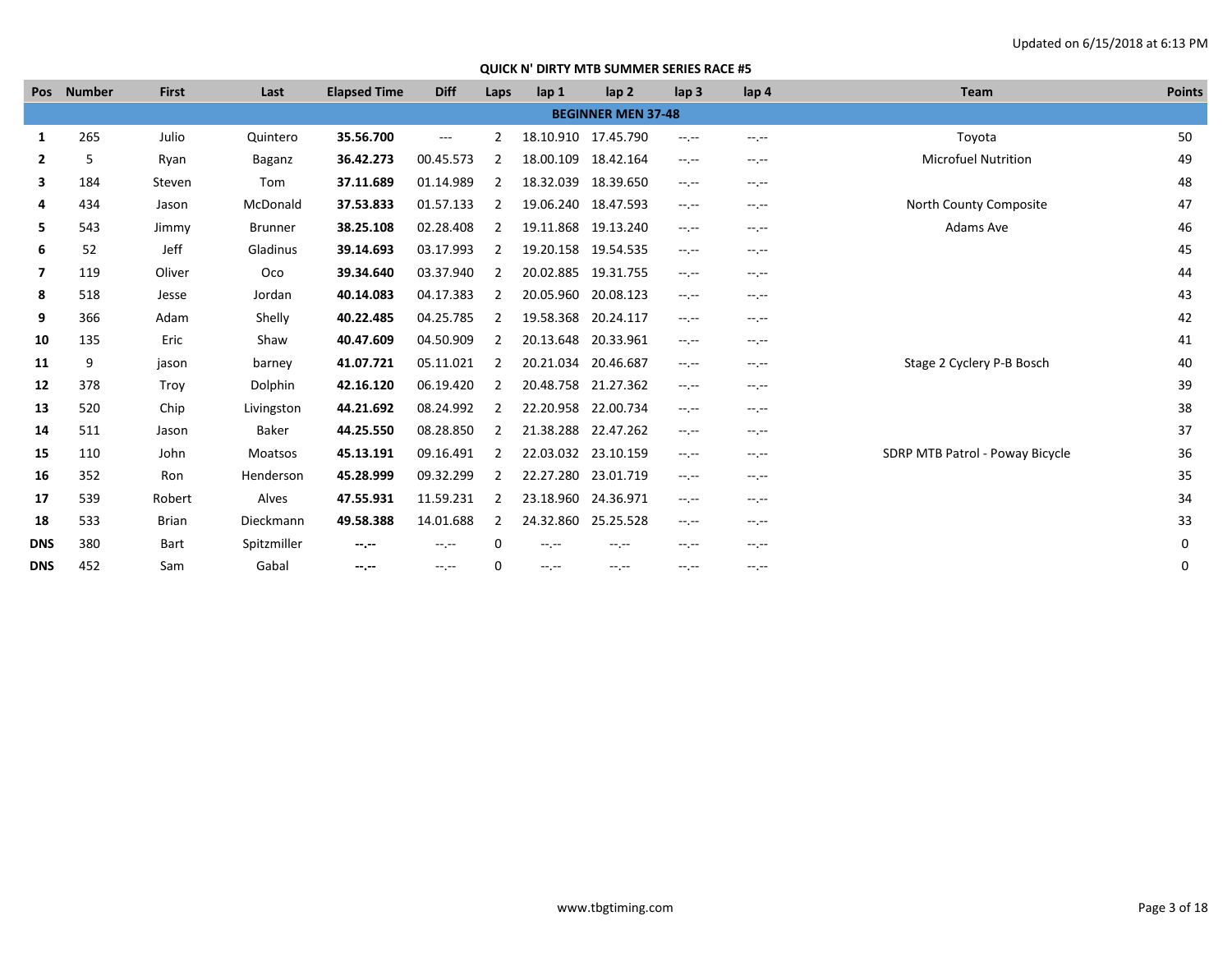|                | Pos Number | <b>First</b> | Last             | <b>Elapsed Time</b> | <b>Diff</b>         | Laps           | lap 1               | lap <sub>2</sub>        | lap <sub>3</sub>                                                                               | lap <sub>4</sub> | Team                           | <b>Points</b> |
|----------------|------------|--------------|------------------|---------------------|---------------------|----------------|---------------------|-------------------------|------------------------------------------------------------------------------------------------|------------------|--------------------------------|---------------|
|                |            |              |                  |                     |                     |                |                     | <b>BEGINNER MEN 49+</b> |                                                                                                |                  |                                |               |
| 1              | 120        | Joseph Mike  | Parsons          | 35.39.638           | $\qquad \qquad - -$ | $\overline{2}$ | 17.37.870 18.01.768 |                         | $-1.1 - 1.0$                                                                                   | $-1$ , $-1$      |                                | 50            |
| $\mathbf{2}$   | 159        | Rusty        | Zielinski        | 36.40.692           | 01.01.054           |                |                     | 18.18.282 18.22.410     | $-1.1 - 1.0$                                                                                   | $-1.1 -$         | NCBC TBGT                      | 49            |
| 3              | 150        | Luis Tonny   | Vizcarra         | 37.11.860           | 01.32.222           |                | 18.31.298           | 18.40.562               | $-1.1 - 1.0$                                                                                   | $-1 - 1 - 1 = 0$ |                                | 48            |
| 4              | 98         | Steve        | Ling             | 37.56.800           | 02.17.162           |                | 19.07.920           | 18.48.880               | $-1.1 - 1.0$                                                                                   | $-1.1 -$         |                                | 47            |
| 5.             | 528        | Ken          | Umemoto          | 39.15.330           | 03.35.692           |                | 19.30.532           | 19.44.798               | $-1.1 - 1.0$                                                                                   | $-1 - 1 - 1 = 0$ | <b>TVHS Mountain Bike Club</b> | 46            |
| 6              | 131        | Gerardo      | Sanchez          | 39.33.910           | 03.54.272           |                | 19.39.613 19.54.297 |                         | $\frac{1}{2} \left( \frac{1}{2} \right) \left( \frac{1}{2} \right) \left( \frac{1}{2} \right)$ | $-1.1 -$         |                                | 45            |
| $\overline{ }$ | 156        | Jeffrey      | Winckler         | 39.44.841           | 04.05.203           | 2              | 19.49.469 19.55.372 |                         | $\frac{1}{2} \left( \frac{1}{2} \right) \left( \frac{1}{2} \right) \left( \frac{1}{2} \right)$ | $-1.1 -$         |                                | 44            |
| 8              | 41         | John         | Eugenio          | 41.57.279           | 06.17.641           |                | 20.34.221 21.23.058 |                         | $-1.1 - 1.0$                                                                                   | $-1.1 -$         |                                | 43            |
| 9              | 382        | Tre          | <b>Hendricks</b> | 43.05.790           | 07.26.152           | 2              | 21.59.480 21.06.310 |                         | $-1.1 - 1.0$                                                                                   | $-1$ , $-1$      | <b>USCG</b>                    | 42            |
| 10             | 100        | James        | Magill           | 43.25.050           | 07.45.412           |                |                     | 21.27.168 21.57.882     | $-1.1 - 1.0$                                                                                   | $-1.1 -$         |                                | 41            |
| 11             | 508        | Larry        | Trinh            | 43.58.114           | 08.18.476           | 2              |                     | 22.12.772 21.45.342     | $-1.1 - 1.0$                                                                                   | $-1.1 -$         |                                | 40            |
| 12             | 329        | Jack         | Guenther         | 44.21.621           | 08.41.983           |                | 21.24.334 22.57.287 |                         | $-1.1 - 1.0$                                                                                   | $-1 - 1 - 1 = 0$ | Celo Pacific                   | 39            |
| 13             | 359        | Steve        | Robertson        | 44.50.100           | 09.10.462           |                | 22.13.122 22.36.978 |                         | $-1.1 - 1.0$                                                                                   | $-1$ , $-1$      |                                | 38            |
| 14             | 531        | Frank        | Ruff             | 45.41.853           | 10.02.215           |                | 22.19.489 23.22.364 |                         | $-1.1 - 1.0$                                                                                   | --.--            | Ramona MTB Team                | 37            |
| 15             | 20         | Steven       | Casey            | 45.49.639           | 10.10.001           |                |                     | 22.58.540 22.51.099     | $\frac{1}{2} \left( \frac{1}{2} \right) \left( \frac{1}{2} \right) \left( \frac{1}{2} \right)$ | $-1.1 -$         |                                | 36            |
| 16             | 180        | Rolando      | Martinez         | 47.09.323           | 11.29.685           | 2              | 21.04.828           | 26.04.495               | $-1.1 - 1.0$                                                                                   | $-1 - 1 - 1 = 0$ |                                | 35            |
| 17             | 556        | Tyler        | Gabriel          | 47.45.603           | 12.05.965           | 2              | 24.04.521           | 23.41.082               | $-1.1 - 1.0$                                                                                   | $-1.1 -$         | PQ Premier                     | 34            |
| 18             | 71         | Doug         | Hopper           | 49.14.145           | 13.34.507           | 2              | 23.59.353 25.14.792 |                         | $-1$ , $-1$                                                                                    | $-1$ .           |                                | 33            |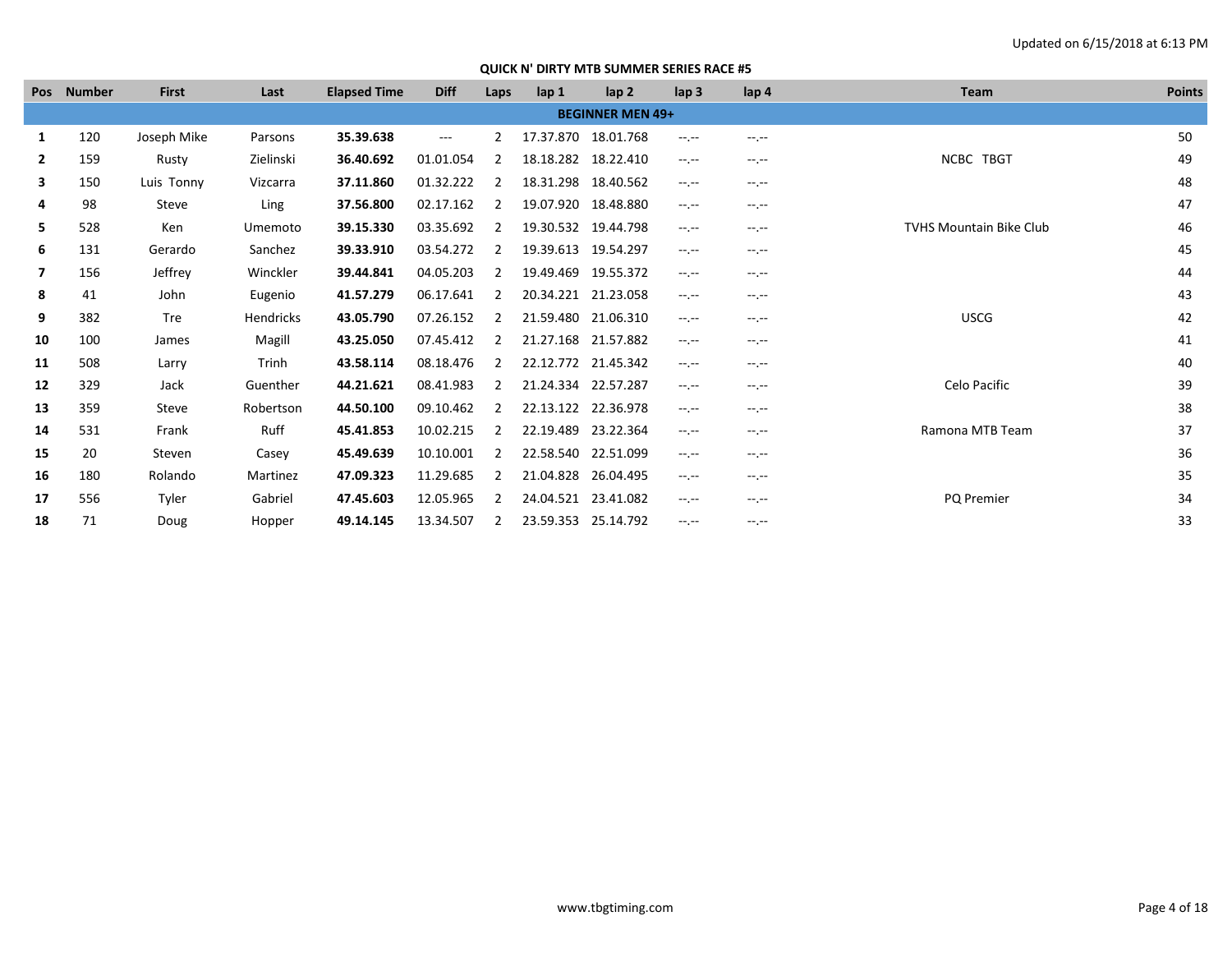| Pos        | <b>Number</b> | <b>First</b> | Last       | <b>Elapsed Time</b> | <b>Diff</b> | Laps          | lap 1               | lap <sub>2</sub>          | lap <sub>3</sub> | lap 4       | Team                   | <b>Points</b> |
|------------|---------------|--------------|------------|---------------------|-------------|---------------|---------------------|---------------------------|------------------|-------------|------------------------|---------------|
|            |               |              |            |                     |             |               |                     | <b>BEGINNER WOMEN 16+</b> |                  |             |                        |               |
|            | 515           | Casey        | Cohenmeyer | 40.41.000           | $---$       |               |                     | 20.52.390 19.48.610       | $-1$ , $-1$      | $-1$ .      |                        | 50            |
|            | 383           | Vicki        | Dann       | 40.51.918           | 00.10.918   | 2             |                     | 20.47.349 20.04.569       | $-1$ , $-1$      | $-1$ , $-1$ |                        | 49            |
| 3          | 374           | Natalie      | Hone       | 41.50.479           | 01.09.479   | 2             | 21.12.946 20.37.533 |                           | $-1$ , $-1$      | $-1$ , $-1$ |                        | 48            |
| 4          | 514           | Kristen      | Bignal     | 41.51.139           | 01.10.139   | 2             | 21.21.758 20.29.381 |                           | $-1$ , $-1$      | $-1.1$      |                        | 47            |
| 5.         | 522           | Amy          | Martel     | 42.56.572           | 02.15.572   | $\mathcal{L}$ | 21.17.924 21.38.648 |                           | $-1$ .           | $-1$ .      |                        | 46            |
| 6          | 168           | Kimberly     | Tom        | 43.36.523           | 02.55.523   | 2             |                     | 22.02.950 21.33.573       | $-1$ .           | $-1, -1$    | Sky Flash Racing       | 45            |
|            | 403           | Emma         | Piggott    | 48.33.792           | 07.52.792   |               |                     | 23.33.292 25.00.500       | $-1$ .           | --.--       |                        | 44            |
| 8          | 407           | Erin         | Turtle     | 59.04.523           | 18.23.523   | $\mathcal{L}$ |                     | 27.20.144 31.44.379       | $-1$ .           | $-1$ .      | <b>Moment Bicycles</b> | 43            |
| <b>DNF</b> | 548           | Amy          | Leung      | 38.49.210           | 01.51.790   |               | 38.49.210           | $-1$ , $-1$               | $-1.1 -$         | $-1$ , $-1$ | Sky Flash Racing       | 0             |
| <b>DNF</b> | 563           | Diana        | Aguirre    | 13.37.718           | 27.03.282   |               | 13.37.718           | $-1$ , $-1$               | $-1.1 -$         | $-1.1$      | Sock Guy               |               |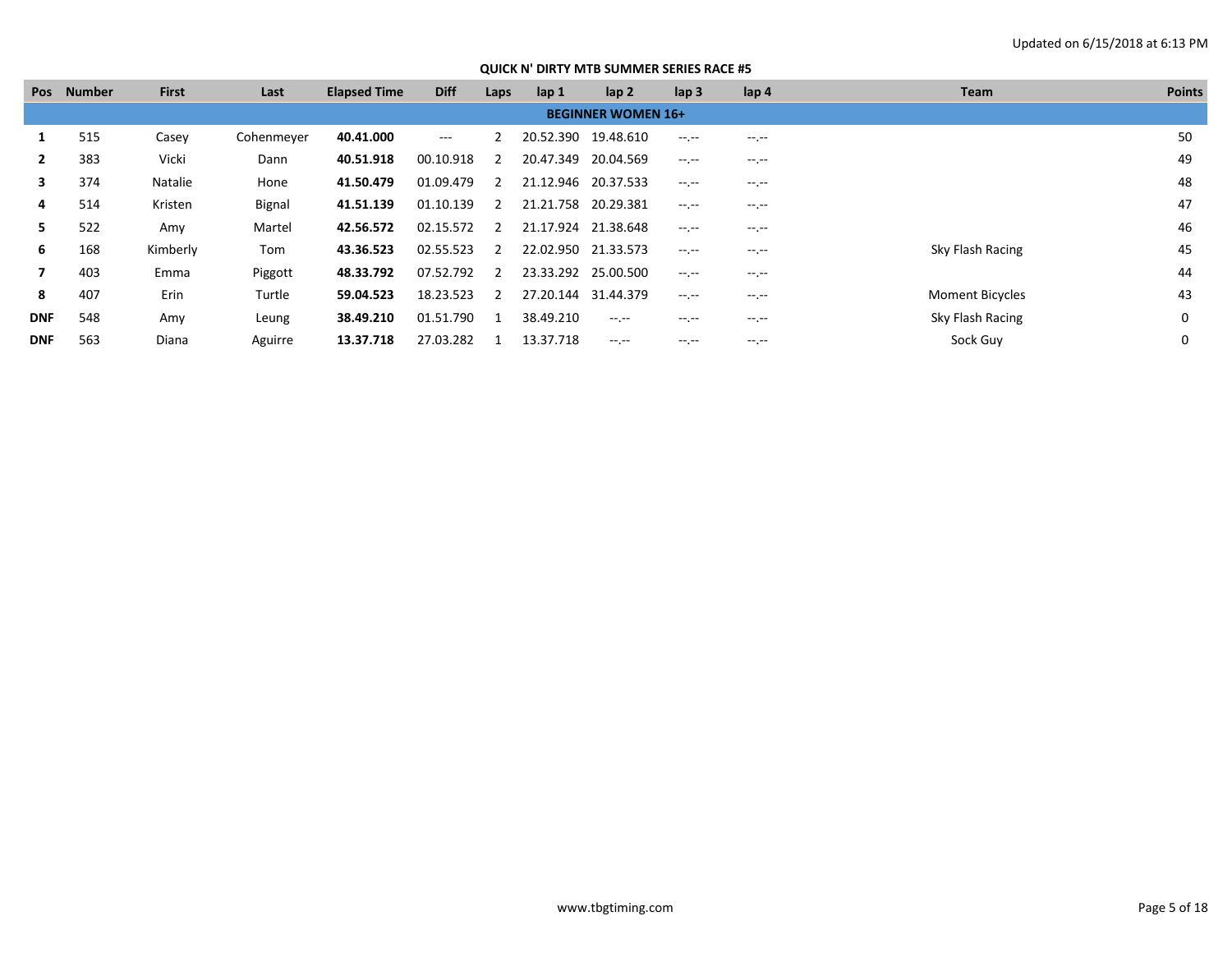| Pos          | Number | <b>First</b> | Last              | <b>Elapsed Time</b> | <b>Diff</b> | Laps | $\mathsf{lap} 1$ | lap <sub>2</sub>                | lap <sub>3</sub> | lap 4       | Team                                      | <b>Points</b> |
|--------------|--------|--------------|-------------------|---------------------|-------------|------|------------------|---------------------------------|------------------|-------------|-------------------------------------------|---------------|
|              |        |              |                   |                     |             |      |                  | <b>BIG BONED 200+</b>           |                  |             |                                           |               |
|              | 517    | Cory         | Foster            | 52.12.911           | $\cdots$    |      | 17.06.969        | 17.29.902 17.36.040             |                  | $-1$ , $-1$ | Oro Valley Bicycle                        | 50            |
| $\mathbf{2}$ | 205    | Todd         | <b>Flaming</b>    | 53.21.278           | 01.08.367   |      |                  | 17.10.818 17.46.700 18.23.760   |                  | $-1$ , $-1$ | Mainline Coffee                           | 49            |
| 3            | 277    | Peter        | Duncan            | 54.34.843           | 02.21.932   |      | 17.53.566        | 18.22.926                       | 18.18.351        | $-1$ , $-1$ |                                           | 48            |
| 4            | 121    | Louis        | Peick             | 55.38.028           | 03.25.117   | २    |                  | 17.49.438  18.44.842  19.03.748 |                  | $-1$ , $-1$ | iSpeed Racing                             | 47            |
| 5.           | 349    | Seth         | Graham            | 56.05.194           | 03.52.283   |      |                  | 17.52.444 18.51.660             | 19.21.090        | $-1$ , $-1$ | Wolfpack Eliel                            | 46            |
| 6            | 138    | Graeme       | Stanners          | 58.09.420           | 05.56.509   | 3    |                  | 18.42.198 19.38.013 19.49.209   |                  | $-1$ , $-1$ |                                           | 45            |
| 7            | 537    | Wes          | <b>Drelleshak</b> | 01.00.15.231        | 08.02.320   |      | 18.49.989        | 20.49.471 20.35.771             |                  | $-1$ , $-1$ | North Coast BJJ                           | 44            |
| 8            | 428    | Jose Eduardo | Leon              | 01.00.22.381        | 08.09.470   | २    |                  | 19.50.323 20.18.138             | 20.13.920        | $-1$ , $-1$ | Legendarios                               | 43            |
| 9            | 234    | Todd         | Young             | 01.00.24.948        | 08.12.037   |      | 19.15.450        | 20.37.363                       | 20.32.135        | $-1$ , $-1$ | Team Ninja                                | 42            |
| 10           | 417    | James        | Heller            | 01.01.03.151        | 08.50.240   | 3    |                  | 20.07.137 20.28.733             | 20.27.281        | $-1$ , $-1$ |                                           | 41            |
| 11           | 335    | Alfredo      | Burgoin           | 01.02.45.163        | 10.32.252   |      |                  | 20.13.792 21.18.317             | 21.13.054        | $-1$ , $-1$ | XC Baja                                   | 40            |
| 12           | 36     | Joe          | DeStefani         | 01.12.05.790        | 19.52.879   | २    |                  | 22.31.559 23.44.701 25.49.530   |                  | $-1$ , $-1$ | North of the Border Bike Shop - MOB Squad | 39            |
| 13           | 272    | Jason        | Wright            | 01.18.45.219        | 26.32.308   |      | 23.22.219        | 26.02.469                       | 29.20.531        | $-1$ , $-1$ |                                           | 38            |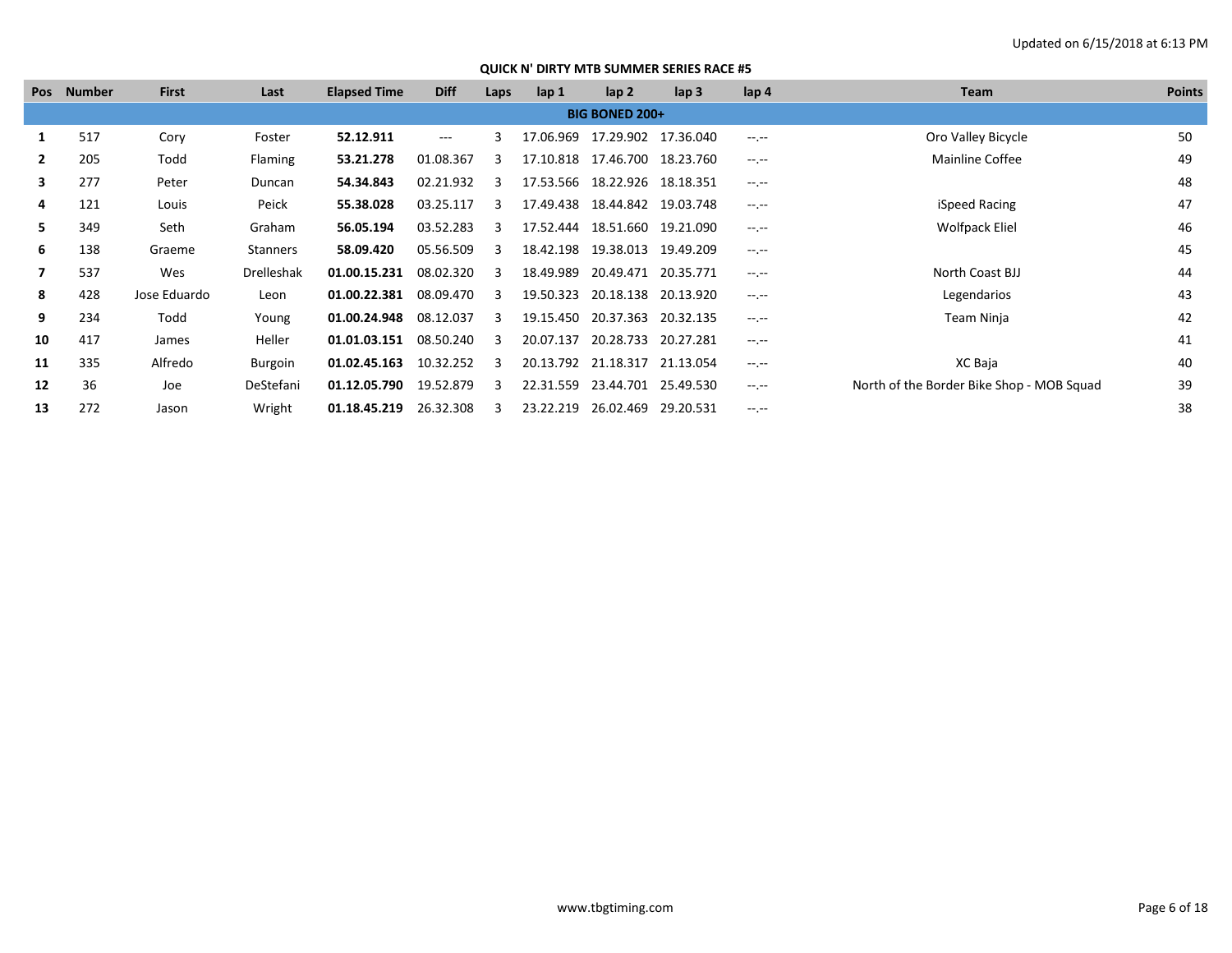|            | Pos Number | <b>First</b> | Last     | <b>Elapsed Time</b> | <b>Diff</b> | Laps           | lap <sub>1</sub> | lap 2                         | lap <sub>3</sub> | lap 4            | <b>Team</b>                 | <b>Points</b> |
|------------|------------|--------------|----------|---------------------|-------------|----------------|------------------|-------------------------------|------------------|------------------|-----------------------------|---------------|
|            |            |              |          |                     |             |                |                  | <b>ENDURO 16+</b>             |                  |                  |                             |               |
|            | 152        | Travis       | Wagner   | 49.06.327           | $\cdots$    | ₹              | 16.20.829        | 16.25.351                     | 16.20.147        | $-1.1 - 1.0$     | Ellsworth- Natti Bar- Kenda | 50            |
|            | 477        | Jaron        | Cappos   | 50.27.020           | 01.20.693   | 3              |                  | 16.23.559 16.47.109           | 17.16.352        | $-1$ , $-1$      |                             | 49            |
| 3          | 550        | Colter       | Lee      | 53.34.645           | 04.28.318 3 |                |                  | 17.54.320 17.47.200 17.53.125 |                  | $-1 - 1 - 1 = 0$ |                             | 48            |
| 4          | 16         | Adam         | Buckley  | 54.05.722           | 04.59.395   | $\overline{3}$ |                  | 17.26.351 18.17.589           | 18.21.782        | $-1$ , $-1$      |                             | 47            |
| 5.         | 516        | Tim          | Erickson | 54.41.566           | 05.35.239   | -3             |                  | 17.51.753 18.21.341           | 18.28.472        | $-1.1$           |                             | 46            |
| 6          | 310        | Ryan         | Madson   | 55.43.728           | 06.37.401   | ર              |                  | 17.38.480 19.19.949           | 18.45.299        | $-1$ , $-1$      |                             | 45            |
|            | 538        | Dennis       | Foster   | 01.05.38.938        | 16.32.611   | 3              |                  | 20.32.528 21.53.246           | 23.13.164        | $-1.1 - 1.0$     | JAX Murrieta                | 44            |
| <b>DNF</b> | 559        | Greg         | Tathan   | 20.00.636           | 29.05.691   |                | 20.00.636        | $- - - - -$                   | $-1.1 -$         | $-1.1$           | <b>Pedals and Pints</b>     |               |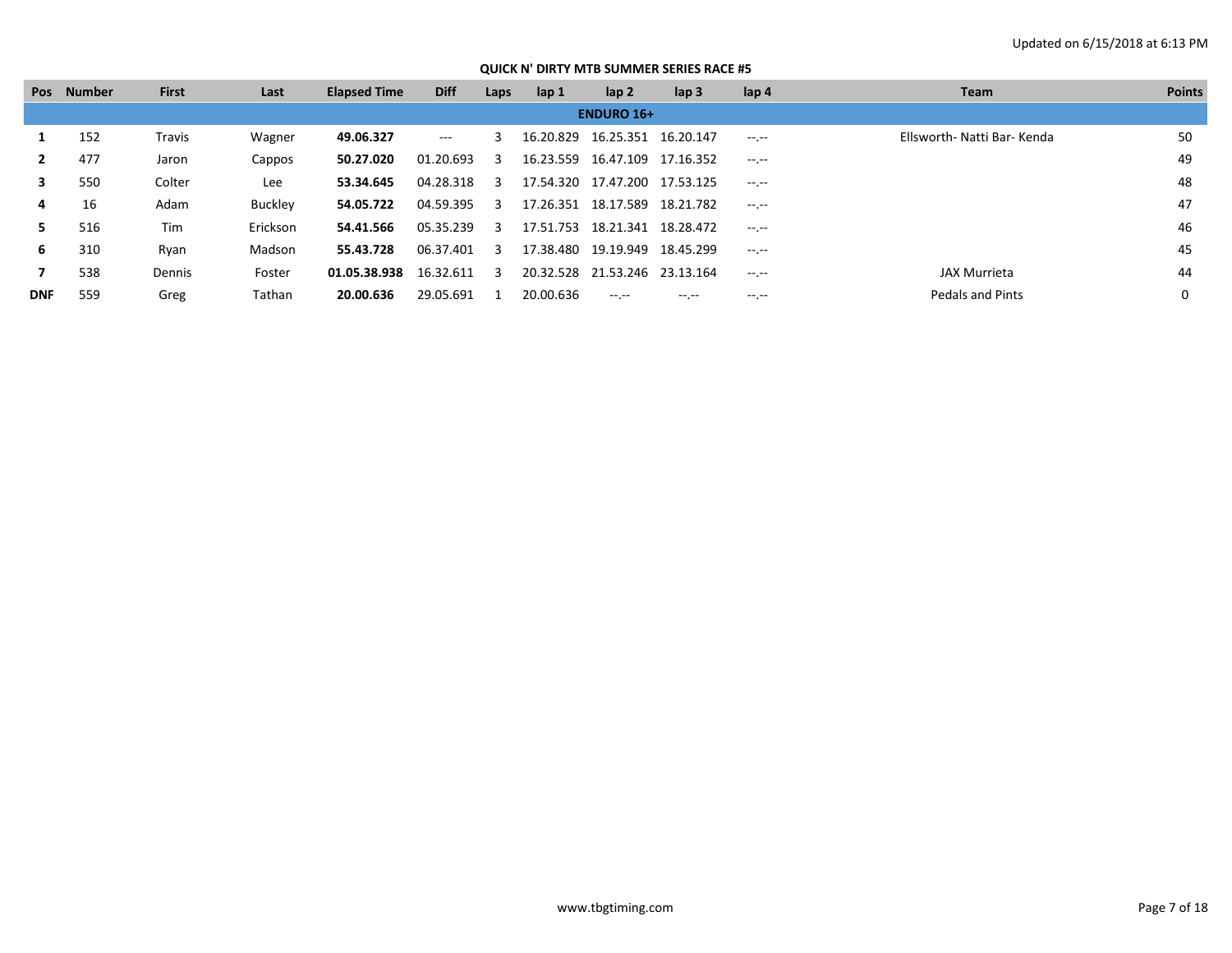|            | Pos Number | <b>First</b> | Last               | <b>Elapsed Time</b> | <b>Diff</b>  | Laps           | lap 1     | lap <sub>2</sub>                           | $\mathsf{lap} 3$    | $\mathsf{lap} \, 4$ | Team                        | <b>Points</b> |
|------------|------------|--------------|--------------------|---------------------|--------------|----------------|-----------|--------------------------------------------|---------------------|---------------------|-----------------------------|---------------|
|            |            |              |                    |                     |              |                |           | <b>EXPERT MEN 16-48</b>                    |                     |                     |                             |               |
|            | 235        | Jean Louis   | <b>Bourdevaire</b> | 01.02.57.098        | $\cdots$     | 4              |           | 14.52.473  16.03.410  16.23.313  15.37.902 |                     |                     | <b>Moment Bicycles</b>      | 50            |
|            |            | Brian        | Scarbrough         | 01.02.57.503        | 00.00.405    | 4              |           | 14.52.311 16.03.154 16.23.366 15.38.672    |                     |                     | <b>Stonehaus Trek</b>       | 49            |
| 3          | 355        | Isaac        | Howe               | 01.02.59.367        | 00.02.269    | 4              | 14.52.067 |                                            | 16.03.920 16.22.763 | 15.40.617           | <b>ORUCASE</b>              | 48            |
| 4          | 435        | John         | Behrens            | 01.03.04.784        | 00.07.686    | 4              |           | 15.46.129  15.47.770  15.52.919  15.37.966 |                     |                     | Knobbe Martens              | 47            |
| 5.         | 336        | Marco        | Burgoin            | 01.04.20.509        | 01.23.411    | 4              |           | 15.12.223 16.54.125                        | 16.17.283           | 15.56.878           |                             | 46            |
| 6          | 319        | Marc         | Engelhardt         | 01.04.54.400        | 01.57.302    | 4              |           | 15.32.049  16.08.042  16.42.497  16.31.812 |                     |                     | <b>TASCO MTB</b>            | 45            |
|            | 55         | Derek        | Goodman            | 01.05.39.892        | 02.42.794    | 4              |           | 15.12.880 17.03.829                        | 16.48.299 16.34.884 |                     | Purely Dental-Ride Cyclery  | 44            |
| 8          | 459        | Jonathan     | Sebat              | 01.07.20.253        | 04.23.155    | $\overline{a}$ |           | 15.32.238  16.44.646  17.03.195  18.00.174 |                     |                     | <b>SKLZ-Swamis Cycling</b>  | 43            |
| 9          | 406        | Noah         | Slack              | 01.08.01.717        | 05.04.619    | 4              |           | 16.14.014 16.48.925                        | 17.04.801 17.53.977 |                     | <b>SDBC</b>                 | 42            |
| 10         | 560        | Ryan         | Ley                | 01.09.12.599        | 06.15.501    | 4              |           | 16.23.599 17.11.929 17.33.071 18.04.000    |                     |                     |                             | 41            |
| 11         | 318        | Martin       | Adamczyn           | 01.10.17.677        | 07.20.579    | 4              |           | 17.51.940 17.08.780 17.10.459              |                     | 18.06.498           | <b>SDBC Emrald Textiles</b> | 40            |
| 12         | 105        | ryan         | mckinnon           | 01.13.50.130        | 10.53.032    | 4              | 17.16.947 | 18.25.755                                  | 19.14.360 18.53.068 |                     | Team Ninja                  | 39            |
| <b>DNS</b> | 30         | Ryan         | Dahl               | $- - - - -$         | $-1.1 - 1.0$ |                | $-1$      | -- --                                      | -- --               | $-1$ .              | <b>WEND Bike</b>            | 0             |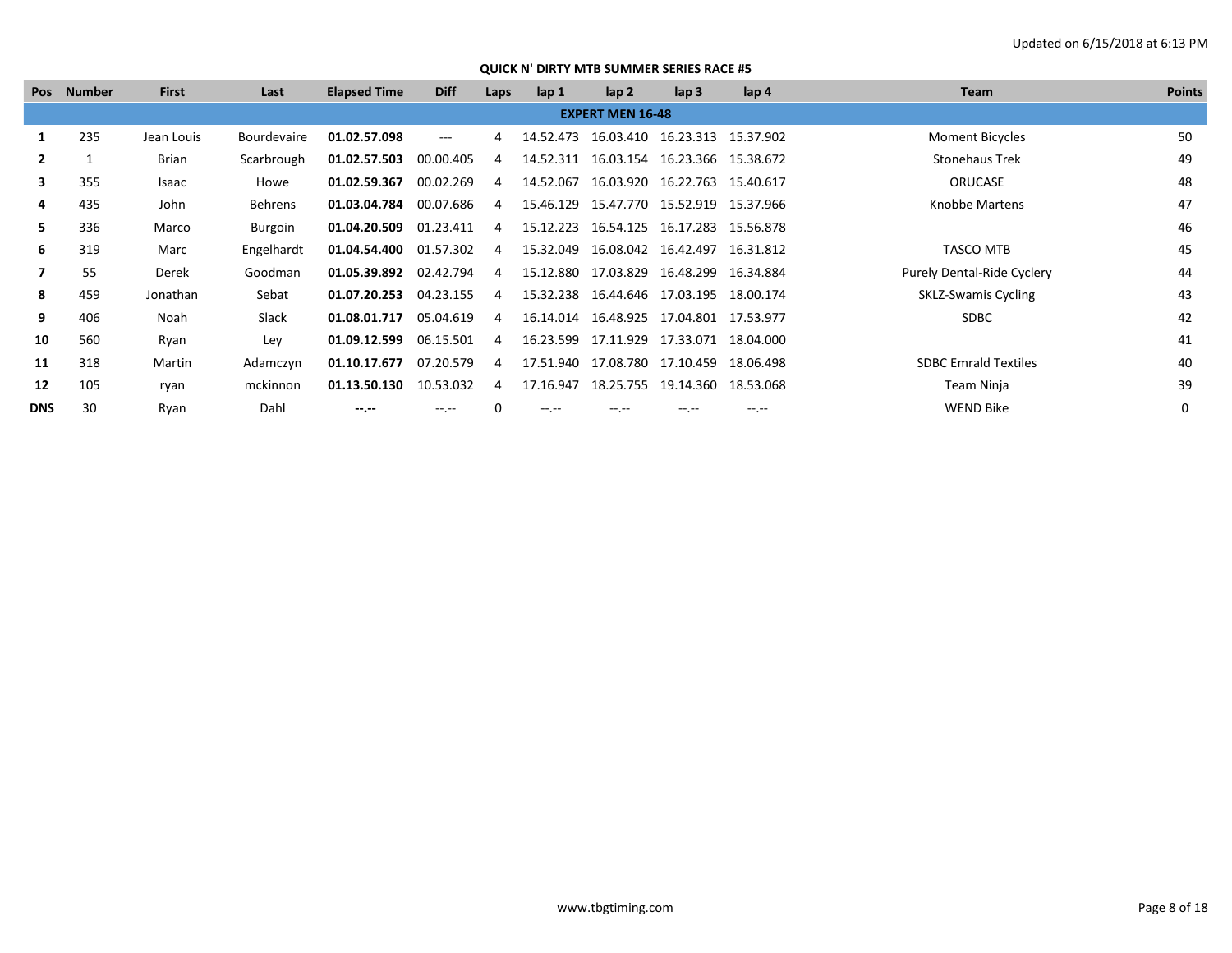| Pos        | <b>Number</b> | <b>First</b> | Last      | <b>Elapsed Time</b> | <b>Diff</b>                         | Laps | lap 1        | lap <sub>2</sub>      | lap <sub>3</sub>                           | lap 4  | <b>Team</b>            | <b>Points</b> |
|------------|---------------|--------------|-----------|---------------------|-------------------------------------|------|--------------|-----------------------|--------------------------------------------|--------|------------------------|---------------|
|            |               |              |           |                     |                                     |      |              | <b>EXPERT MEN 49+</b> |                                            |        |                        |               |
|            | 230           | Pete         | Tholl     | 01.02.44.679        | $\hspace{0.05cm}---\hspace{0.05cm}$ |      |              |                       | 15.12.121  15.44.321  15.58.127  15.50.110 |        | TASCO MTB              | 50            |
|            | 44            | Greg         | Fenton    | 01.05.26.116        | 02.41.437                           |      |              | 15.52.028 16.51.523   | 16.51.362 15.51.203                        |        | uccyclery J&W flooring | 49            |
|            | 103           | Steven       | Masterson | 01.06.07.701        | 03.23.022                           |      | 15.57.247    | 16.46.478             | 16.51.465 16.32.511                        |        | Coureur                | 48            |
| <b>DNS</b> | 146           | David        | Turner    | $-1$                | $-2.2 -$                            |      | $-2.2 - 1.2$ | $-1 - 1 - 1 = 0$      | $- - - - -$                                | $-1.1$ | Turnerbikesdotcom      |               |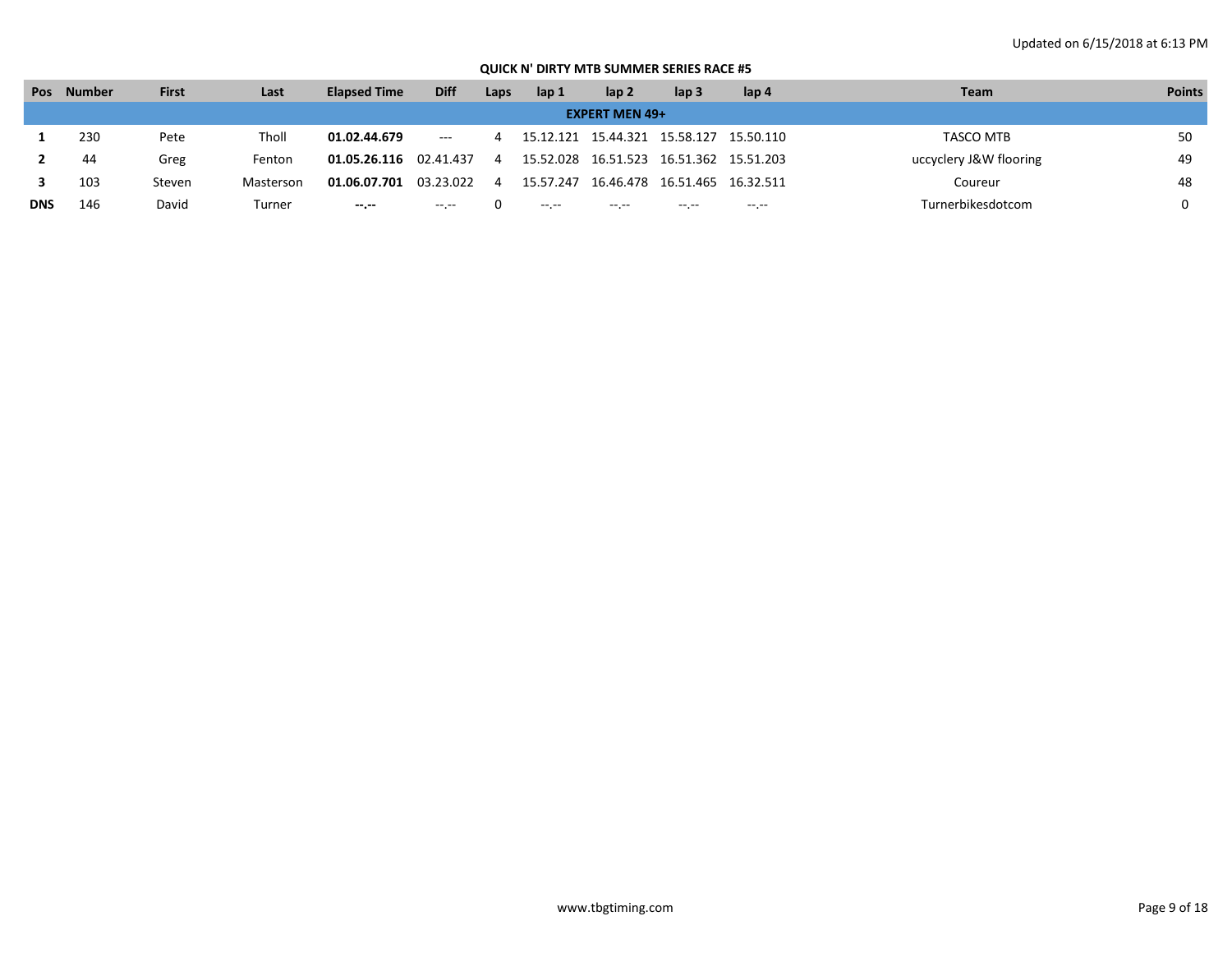| Pos | <b>Number</b> | <b>First</b> | Last    | <b>Elapsed Time</b> | <b>Diff</b> | Laps | lap 1 | lap <sub>2</sub>        | lap <sub>3</sub>                | lap <sub>4</sub> | <b>Team</b>            | <b>Points</b> |
|-----|---------------|--------------|---------|---------------------|-------------|------|-------|-------------------------|---------------------------------|------------------|------------------------|---------------|
|     |               |              |         |                     |             |      |       | <b>EXPERT WOMEN 16+</b> |                                 |                  |                        |               |
|     | 191           | Monica       | Taylor  | 55.36.414           | $---$       |      |       |                         | 18.01.030  18.47.668  18.47.716 | $-1 - 1 - 1 = 0$ | UC Cyclery JW Flooring | 50            |
|     | 542           | Esther       | Walker  | 55.47.422           | 00.11.008   |      |       | 18.12.278 19.04.114     | 18.31.030                       | $-1$ , $-1$      | <b>SDBC</b>            | 49            |
|     | 553           | Heather      | Wilson  | 55.50.278           | 00.13.864   |      |       |                         | 18.25.620 19.03.478 18.21.180   | $-1.1$           | The Bike Shop Temecula | 48            |
|     | 547           | Julia        | Gibbons | 57.15.296           | 01.38.882   |      |       |                         | 18.40.648  19.36.640  18.58.008 | $-1$ , $-1$      | <b>Moment Bicycles</b> | 47            |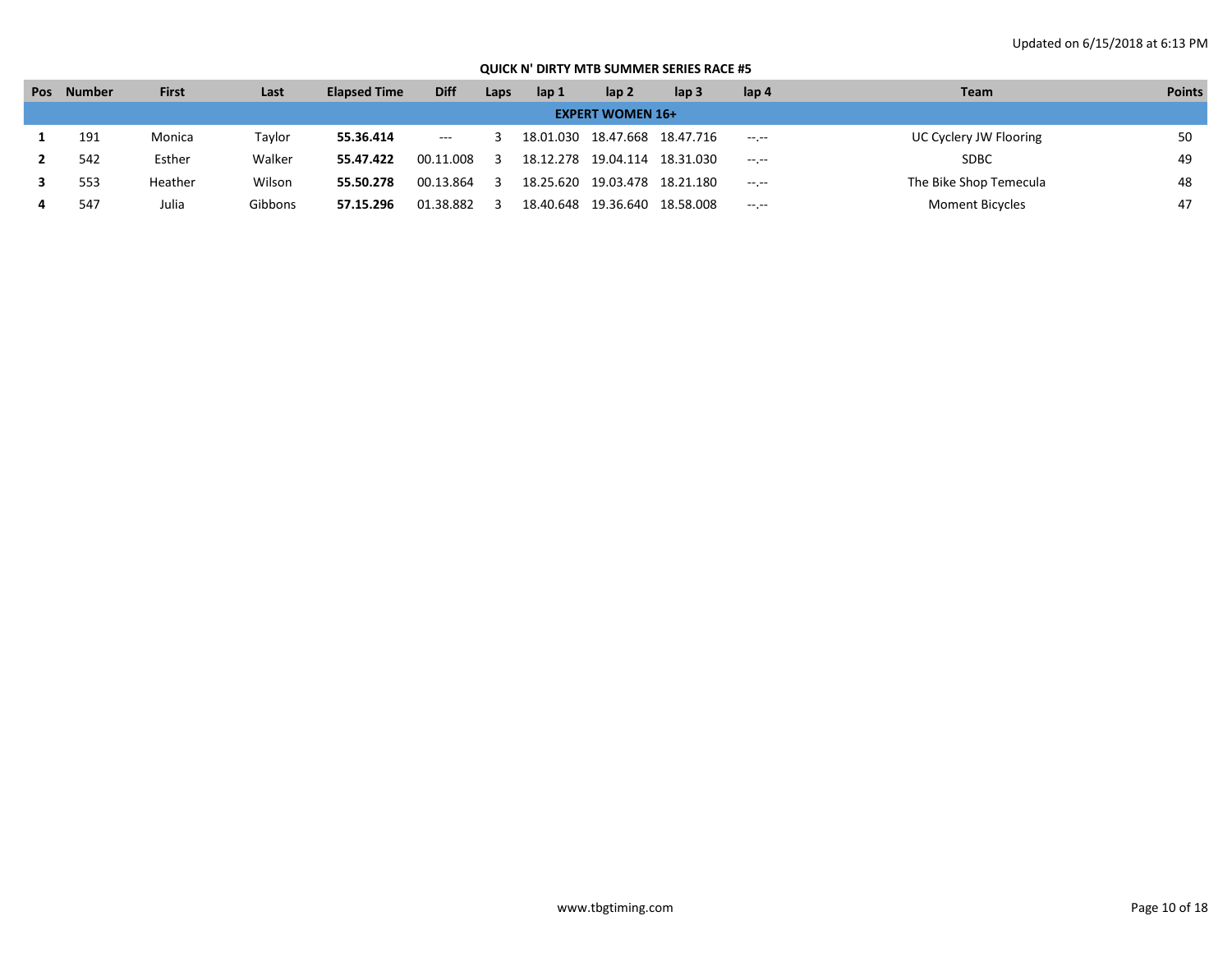| Pos | <b>Number</b>             | <b>First</b> | Last    | <b>Elapsed Time</b> | <b>Diff</b>                            | Laps | lap 1 | lap <sub>2</sub>                | lap 3 | lap 4        | <b>Team</b>         | <b>Points</b> |  |  |
|-----|---------------------------|--------------|---------|---------------------|----------------------------------------|------|-------|---------------------------------|-------|--------------|---------------------|---------------|--|--|
|     | <b>MASOCHIST (SS) 16+</b> |              |         |                     |                                        |      |       |                                 |       |              |                     |               |  |  |
|     | 363                       | Erik         | Dekold  | 53.28.480           | $\hspace{0.1em} \ldots \hspace{0.1em}$ |      |       | 16.54.578  18.04.922  18.28.980 |       | $-1.1 - 1.0$ | Velocare            |               |  |  |
|     | 70                        | Scott        | Holland | 54.07.709           | 00.39.229                              |      |       | 16.54.501  18.46.841  18.26.367 |       | $-1.1 - 1.0$ | North of the Border | 49            |  |  |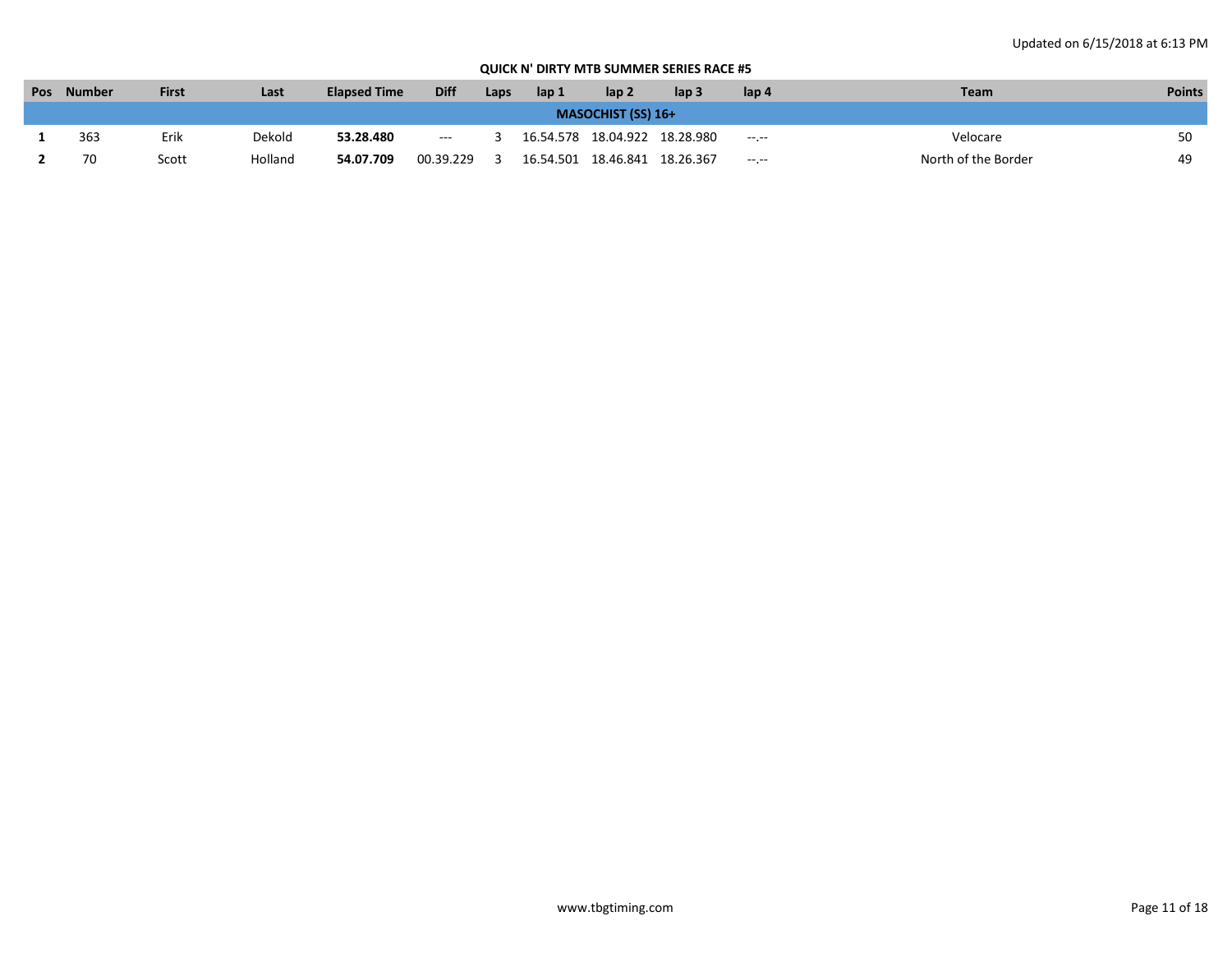|                | Pos Number | <b>First</b> | Last          | <b>Elapsed Time</b> | <b>Diff</b> | Laps           | lap 1               | lap <sub>2</sub>        | lap <sub>3</sub> | lap <sub>4</sub> | Team                                            | <b>Points</b> |
|----------------|------------|--------------|---------------|---------------------|-------------|----------------|---------------------|-------------------------|------------------|------------------|-------------------------------------------------|---------------|
|                |            |              |               |                     |             |                |                     | <b>SCHOOL BOY 12-15</b> |                  |                  |                                                 |               |
| 1              | 59         | Raulito      | Gutierrez     | 34.14.441           | $---$       | 2              | 16.39.461 17.34.980 |                         | $-1$             | $-1$             | 100%-MaxxisTires-MATCO-SidiCycling-StansNoTubes | 50            |
| $\mathbf{2}$   | 362        | Zane         | Fletcher      | 35.04.360           | 00.49.919   | $\overline{2}$ | 16.52.359 18.12.001 |                         | $-1$             | $-1.1 -$         | Intense Cycles                                  | 49            |
| 3              | 532        | SPencer      | Schwartz      | 35.34.468           | 01.20.027   | 2              | 17.39.533 17.54.935 |                         | $-1$             | $-1.1$           | <b>TVHS</b>                                     | 48            |
| 4              | 31         | Noah         | Davis         | 35.36.164           | 01.21.723   | $\overline{2}$ | 17.38.958 17.57.206 |                         | $-1$             | $-1.1 - 1.0$     | Vista Murrieta HS                               | 47            |
| 5              | 62         | <b>KASEN</b> | <b>HEBERT</b> | 36.20.971           | 02.06.530   | $\overline{2}$ | 17.45.360 18.35.611 |                         | $-1.1 -$         | $-1$             |                                                 | 46            |
| 6              | 551        | MIcah        | Sanchez       | 36.25.211           | 02.10.770   | 2              | 17.43.811 18.41.400 |                         | $-1.1 -$         | $-1.1 -$         | Socal Devo                                      | 45            |
| $\overline{7}$ | 102        | Zach         | Martinez      | 37.15.315           | 03.00.874   | 2              | 17.47.890           | 19.27.425               | $-1$ , $-1$      | $-1$ , $-1$      | <b>Hammer Nutrition - Giant</b>                 | 44            |
| 8              | 210        | Parker       | Goulart       | 38.29.888           | 04.15.447   | 2              | 18.56.258 19.33.630 |                         | $-1.1 -$         | $-1.1 -$         |                                                 | 43            |
| 9              | 33         | Curren       | DeJonge       | 38.53.421           | 04.38.980   | 2              | 19.08.428 19.44.993 |                         | $-1.1 -$         | $-1$             |                                                 | 42            |
| 10             | 510        | Malcolm      | Anderson      | 40.50.761           | 06.36.320   | 2              | 19.57.448 20.53.313 |                         | $-1.1 -$         | $-1, -1$         | <b>TVHS</b>                                     | 41            |
| 11             | 536        | Tyler        | Gilbert       | 40.56.138           | 06.41.697   | 2              | 20.46.778 20.09.360 |                         | $-1.1 -$         | $-1$             | <b>GOHS</b>                                     | 40            |
| 12             | 58         | Leonardo     | Gutierrez     | 40.56.396           | 06.41.955   | 2              | 19.57.774 20.58.622 |                         | $-1$             | $-1.1 -$         | Forza Cycling                                   | 39            |
| 13             | 455        | Kyle         | McDonald      | 42.32.597           | 08.18.156   | 2              | 20.10.248 22.22.349 |                         | $-1, -1$         | $-1.1 - 1.0$     | North County Composite                          | 38            |
| 14             | 524        | max          | peltzer       | 42.39.028           | 08.24.587   | $\overline{2}$ | 20.24.528           | 22.14.500               | $-1$             | $-1.1$           | temecula valley high school                     | 37            |
| 15             | 482        | Marcus       | Hall          | 45.05.411           | 10.50.970   | $\overline{2}$ | 21.15.783           | 23.49.628               | $-1$             | $-1.1 -$         |                                                 | 36            |
| 16             | 529        | Brandon      | Umemoto       | 46.21.069           | 12.06.628   | 2              | 22.50.063           | 23.31.006               | $-1.1 -$         | $-1$             | <b>TVHS Mountain Bike Club</b>                  | 35            |
| 17             | 526        | Camden       | Robins        | 48.01.242           | 13.46.801   | $\overline{2}$ | 23.07.529           | 24.53.713               | $-1$             | $-1.1 -$         |                                                 | 34            |
| 18             | 523        | Jack         | Miller        | 50.08.376           | 15.53.935   | 2              | 24.27.089           | 25.41.287               | --.--            | $-1$             |                                                 | 33            |
| 19             | 56         | jaden        | gottfried     | 51.03.039           | 16.48.598   | 2              | 24.59.304           | 26.03.735               | $-1.1 -$         | $-1.1 -$         | <b>Expedition MTB</b>                           | 32            |
| 20             | 461        | Domenic      | Viotto        | 57.57.371           | 23.42.930   | $\overline{2}$ | 27.16.451 30.40.920 |                         | $-1.1 -$         | $-1.1 -$         |                                                 | 31            |
| <b>DNS</b>     | 557        | Connor       | Minor         | --.--               | $-1$ , $-1$ | 0              | --.--               | $-1$ , $-1$             | $-1.1 -$         | $-1.1 -$         |                                                 | 0             |
| <b>DNS</b>     | 561        | Dax          | Ley           | --.--               | $-1$ , $-1$ | $\Omega$       | --.--               | $-1$ , $-1$             | --.--            | $-1$             | <b>AUDI</b>                                     | 0             |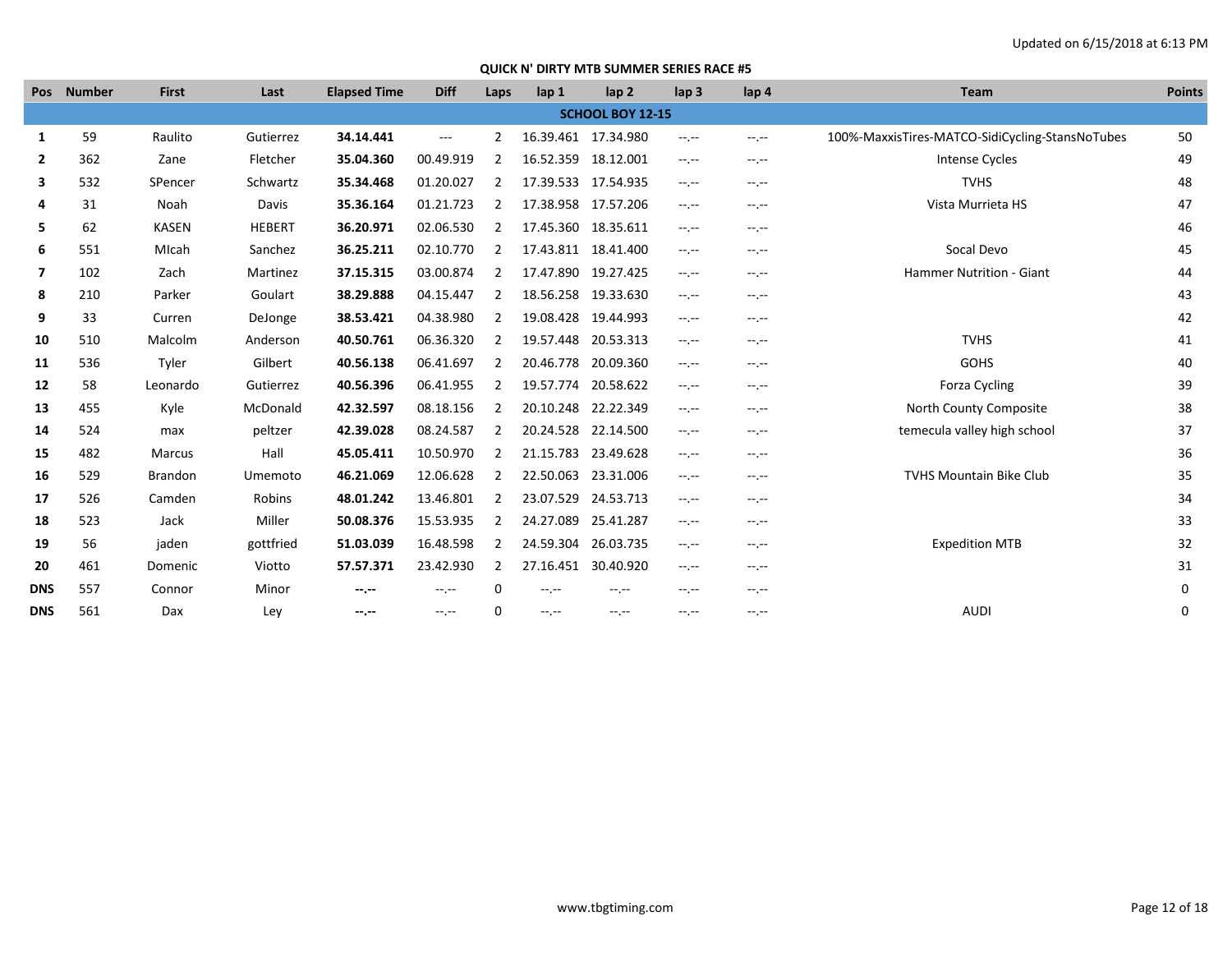| <b>Pos</b>               | Number | <b>First</b> | Last     | <b>Elapsed Time</b> | <b>Diff</b>   | Laps | lap 1 | lap <sub>2</sub>    | lap <sub>3</sub> | lap <sub>4</sub> | <b>Team</b>                 | <b>Points</b> |  |
|--------------------------|--------|--------------|----------|---------------------|---------------|------|-------|---------------------|------------------|------------------|-----------------------------|---------------|--|
| <b>SCHOOL GIRL 12-15</b> |        |              |          |                     |               |      |       |                     |                  |                  |                             |               |  |
|                          | 338    | Grace        | Gilbert  | 40.56.315           | $\sim$ $\sim$ |      |       | 20.15.518 20.40.797 | $-1 - 1 - 1 = 0$ | $-1$ , $-1$      | <b>GOHS</b>                 | 50            |  |
|                          | 535    | Isabella     | Accardi  | 52.26.020           | 11.29.705     |      |       | 25.48.040 26.37.980 | $- - - - -$      | $-1.1$           | Ramona Ride                 | 49            |  |
|                          | 519    | Mikala       | Landis   | 52.38.591           | 11.42.276     |      |       | 24.48.428 27.50.163 | $-1$ , $-1$      | $-1$ , $-1$      | Temecula valley High school | 48            |  |
|                          | 541    | Hannah       | Ferguson | 01.02.37.478        | 21.41.163     |      |       | 31.34.530 31.02.948 | $-1$ .           | $-1 - 1 - 1 = 0$ | Ramona Ride                 | 47            |  |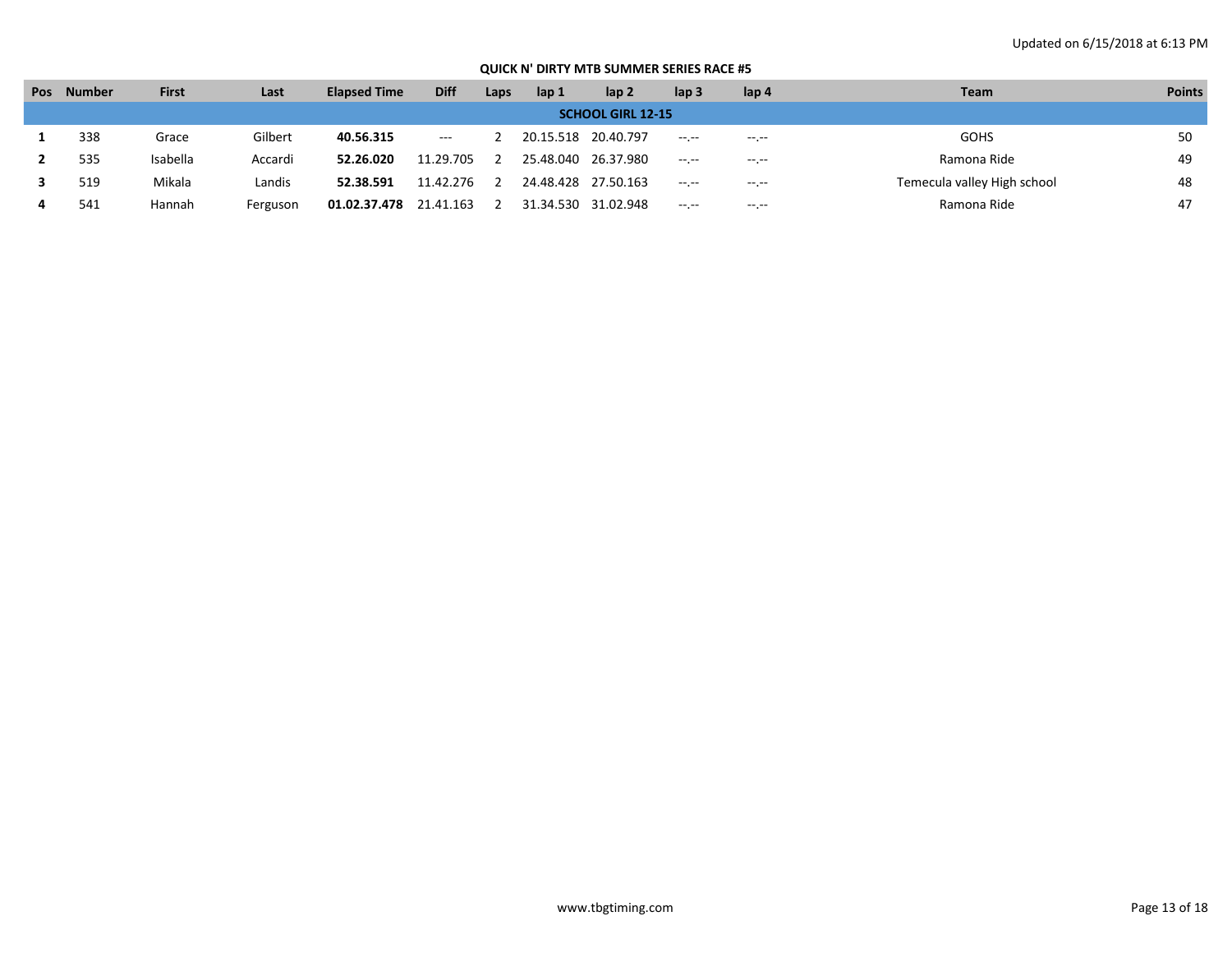|              | Pos Number | <b>First</b>   | Last       | <b>Elapsed Time</b> | <b>Diff</b> | Laps | lap 1       | lap <sub>2</sub>              | lap <sub>3</sub> | lap <sub>4</sub> | Team                                 | <b>Points</b> |
|--------------|------------|----------------|------------|---------------------|-------------|------|-------------|-------------------------------|------------------|------------------|--------------------------------------|---------------|
|              |            |                |            |                     |             |      |             | <b>SPORT MEN 16-36</b>        |                  |                  |                                      |               |
| 1            | 420        | Bojac          | Abrantes   | 49.18.834           | $---$       | ς    | 16.20.687   | 16.30.371 16.27.776           |                  | $-1$ , $-1$      | Hollands Bicycles Eliel Factory Team | 50            |
| $\mathbf{2}$ | 311        | Robert         | Zachwieja  | 50.43.840           | 01.25.006   |      |             | 16.20.132 17.12.084 17.11.624 |                  | $-1$ , $-1$      |                                      | 49            |
| 3            | 43         | Rolando        | Felizola   | 51.27.625           | 02.08.791   |      |             | 16.42.680 17.18.293           | 17.26.652        | $-1 - 1 - 1 = 0$ |                                      | 48            |
| 4            | 481        | Duane          | Henry      | 51.28.298           | 02.09.464   |      |             | 16.42.740 17.36.972           | 17.08.586        | $-1$ , $-1$      |                                      | 47            |
| 5.           | 117        | <b>Brandon</b> | Nelson     | 52.03.688           | 02.44.854   |      |             | 17.18.756 17.23.215           | 17.21.717        | $-1 - 1 - 1 = 0$ | <b>Kappius Components</b>            | 46            |
| 6            | 555        | Dan            | Chown      | 52.07.373           | 02.48.539   |      |             | 16.57.761 17.24.054 17.45.558 |                  | $-1.1$           |                                      | 45            |
| 7            | 195        | Kyle           | Kilmartin  | 53.14.700           | 03.55.866   | 3    |             | 16.57.352 17.44.986           | 18.32.362        | $-1$ , $-1$      | iSpeed                               | 44            |
| 8            | 170        | Michael        | Oviedo     | 53.55.110           | 04.36.276   |      |             | 17.18.758 18.11.913           | 18.24.439        | $-1.1$           |                                      | 43            |
| 9            | 534        | Ryan           | Landis     | 53.56.731           | 04.37.897   | 3    |             | 17.01.990 18.30.356           | 18.24.385        | $-1$ , $-1$      |                                      | 42            |
| 10           | 554        | Christian      | Vizcaya    | 54.50.185           | 05.31.351   |      |             | 17.24.515 18.38.965           | 18.46.705        | $-1$ , $-1$      |                                      | 41            |
| 11           | 546        | Cody           | Fletcher   | 55.36.562           | 06.17.728   |      |             | 17.46.185 18.51.544 18.58.833 |                  | $-1$ , $-1$      | <b>Intense Cycles</b>                | 40            |
| 12           | 291        | Adin           | Papell     | 55.39.148           | 06.20.314   |      |             | 15.59.320 16.50.772           | 22.49.056        | $-1$ , $-1$      | SoCalDirt                            | 39            |
| 13           | 214        | Dave           | McQueen    | 58.10.321           | 08.51.487   |      | 18.58.078   | 19.38.691                     | 19.33.552        | $-1$ , $-1$      |                                      | 38            |
| 14           | 328        | Ryan           | Herrera    | 58.11.361           | 08.52.527   |      | 18.26.683   | 21.00.286                     | 18.44.392        | $-1 - 1 - 1 = 0$ | Ramona Cycle Dawgs                   | 37            |
| 15           | 107        | Weston         | Metzger    | 58.19.680           | 09.00.846   |      | 18.37.252   | 20.05.036 19.37.392           |                  | $-1 - 1 - 1 = 0$ |                                      | 36            |
| 16           | 512        | Dallas         | Baker      | 01.01.32.002        | 12.13.168   | 3    | 19.50.913   | 20.24.388                     | 21.16.701        | $-1 - 1 - 1 = 0$ |                                      | 35            |
| <b>DNS</b>   | 88         | Luke           | Kimball    | --.--               | $-1$ , $-1$ |      | $-1$ , $-1$ | --.--                         | --.--            | $-1.1$           | Maxima Bike                          | $\mathbf 0$   |
| <b>DNS</b>   | 141        | Andrew         | Sunderland | $-1 - 1 - 1 = 0$    | $-1$ , $-1$ | O    | $-1$ , $-1$ | $-1. -1$                      | $-1$             | $-1$ , $-1$      |                                      | 0             |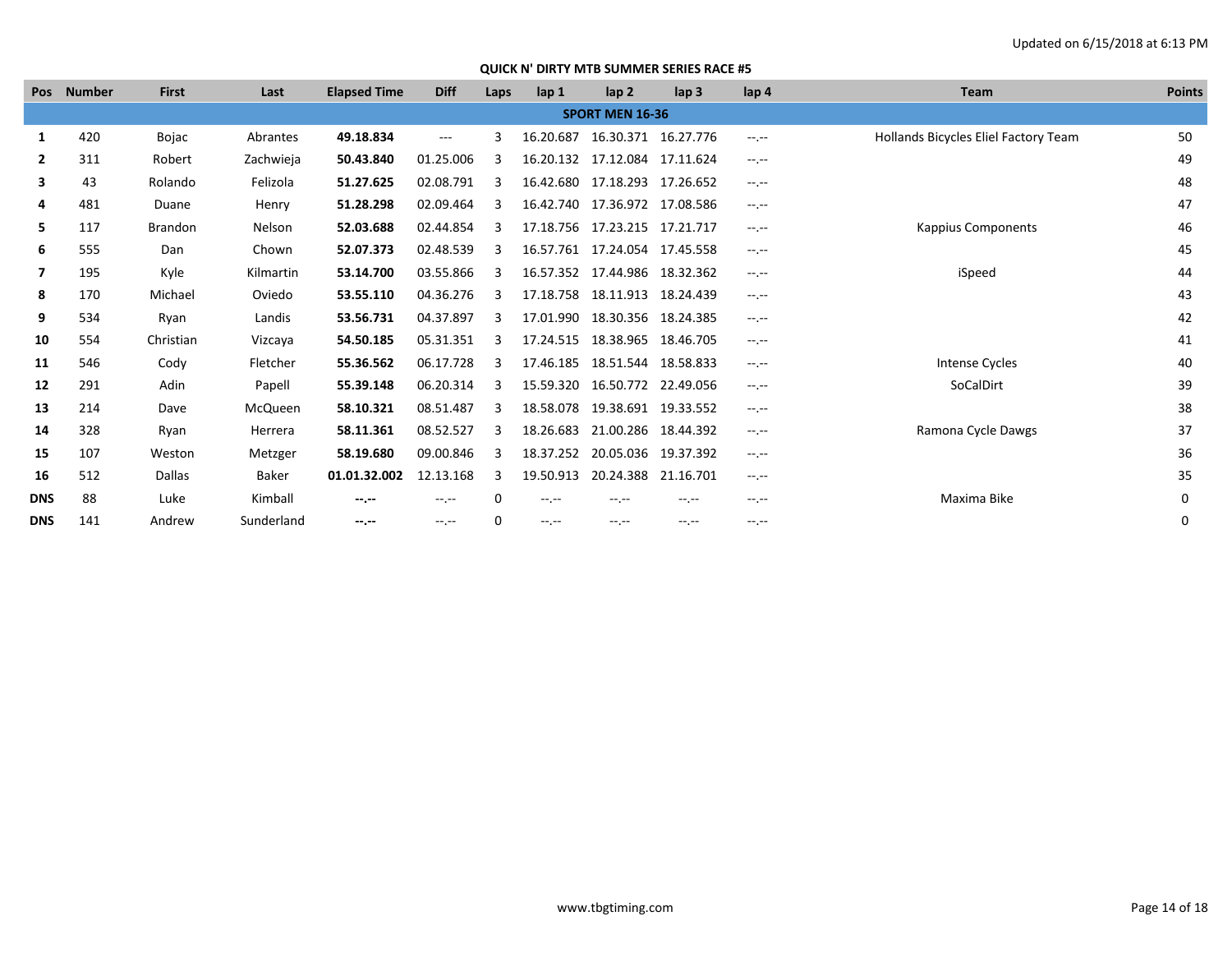| Pos        | <b>Number</b> | <b>First</b>   | Last          | <b>Elapsed Time</b> | <b>Diff</b> | Laps | $\mathsf{lap} 1$ | lap <sub>2</sub>              | lap <sub>3</sub> | lap 4       | Team                         | <b>Points</b> |
|------------|---------------|----------------|---------------|---------------------|-------------|------|------------------|-------------------------------|------------------|-------------|------------------------------|---------------|
|            |               |                |               |                     |             |      |                  | <b>SPORT MEN 37-48</b>        |                  |             |                              |               |
|            | 527           | paul           | todd          | 49.12.910           | $\cdots$    | ς    |                  | 15.59.992 16.35.904           | 16.37.014        | $-1.1$      | <b>UCC JW Flooring</b>       | 50            |
|            | 256           | Luis           | Juarez        | 49.19.000           | 00.06.090   | 3    |                  | 15.59.642 16.49.887           | 16.29.471        | $-1.1$      | Xc baja                      | 49            |
| 3          | 530           | Tim            | Weigand       | 50.25.757           | 01.12.847   | 3    |                  | 16.19.360 17.12.642           | 16.53.755        | $-1.1$      |                              | 48            |
| 4          | 226           | Tim            | Vaughan       | 52.06.970           | 02.54.060   | 3    |                  | 16.57.018 17.45.308 17.24.644 |                  | $-1$ , $-1$ |                              | 47            |
| 5.         | 32            | Joseph         | de la Cruz    | 53.33.068           | 04.20.158   | 3    |                  | 17.17.934 18.13.101           | 18.02.033        | $-1.1$      | <b>SDBC Emerald Textiles</b> | 46            |
| 6          | 402           | Leighton       | Rice          | 55.18.903           | 06.05.993   | 3    |                  | 17.46.173 18.34.913           | 18.57.817        | $-1.1$      | ispeed Racing                | 45            |
| 7          | 255           | Giliberto      | Cervantes     | 55.49.744           | 06.36.834   | 3    | 18.06.000        | 18.52.991                     | 18.50.753        | $-1$ , $-1$ | XC Baja                      | 44            |
| 8          | 432           | Tim            | Altbaum       | 57.31.910           | 08.19.000   | 3    |                  | 18.24.312 19.26.429           | 19.41.169        | $-1$ , $-1$ |                              | 43            |
| 9          | 93            | Michael        | Law           | 59.44.280           | 10.31.370   | 3    | 19.10.881        | 20.05.957                     | 20.27.442        | $-1.1$      |                              | 42            |
| 10         | 99            | <b>MICHAEL</b> | <b>MACARE</b> | 01.02.04.212        | 12.51.302   | 3    |                  | 20.06.872 20.52.497           | 21.04.843        | $-1$ , $-1$ | <b>Bicycle Warehouse</b>     | 41            |
| <b>DNS</b> | 69            | Zack           | Hogan         | $-1 - 1 - 1 = 0$    | $-1.1$      | 0    | $-1.1$           | --.--                         | $-1.1 -$         | $-1.1$      |                              | 0             |
| <b>DNS</b> | 334           | Tom            | Esbeck        | $-1 - 1 - 1 = 0$    | $-1.1$      | 0    | $-1$ , $-1$      | $-1.1$                        | $-1.1 -$         | $-1.1$      |                              | 0             |
| <b>DNS</b> | 333           | Imad           | Samhat        | $-1. -1$            | $-1.1$      | 0    | $-1.1 - 1.0$     | $-1. -1$                      | $-1.1 -$         | $-1$ , $-1$ | Fastrack Riders Backmate     | $\Omega$      |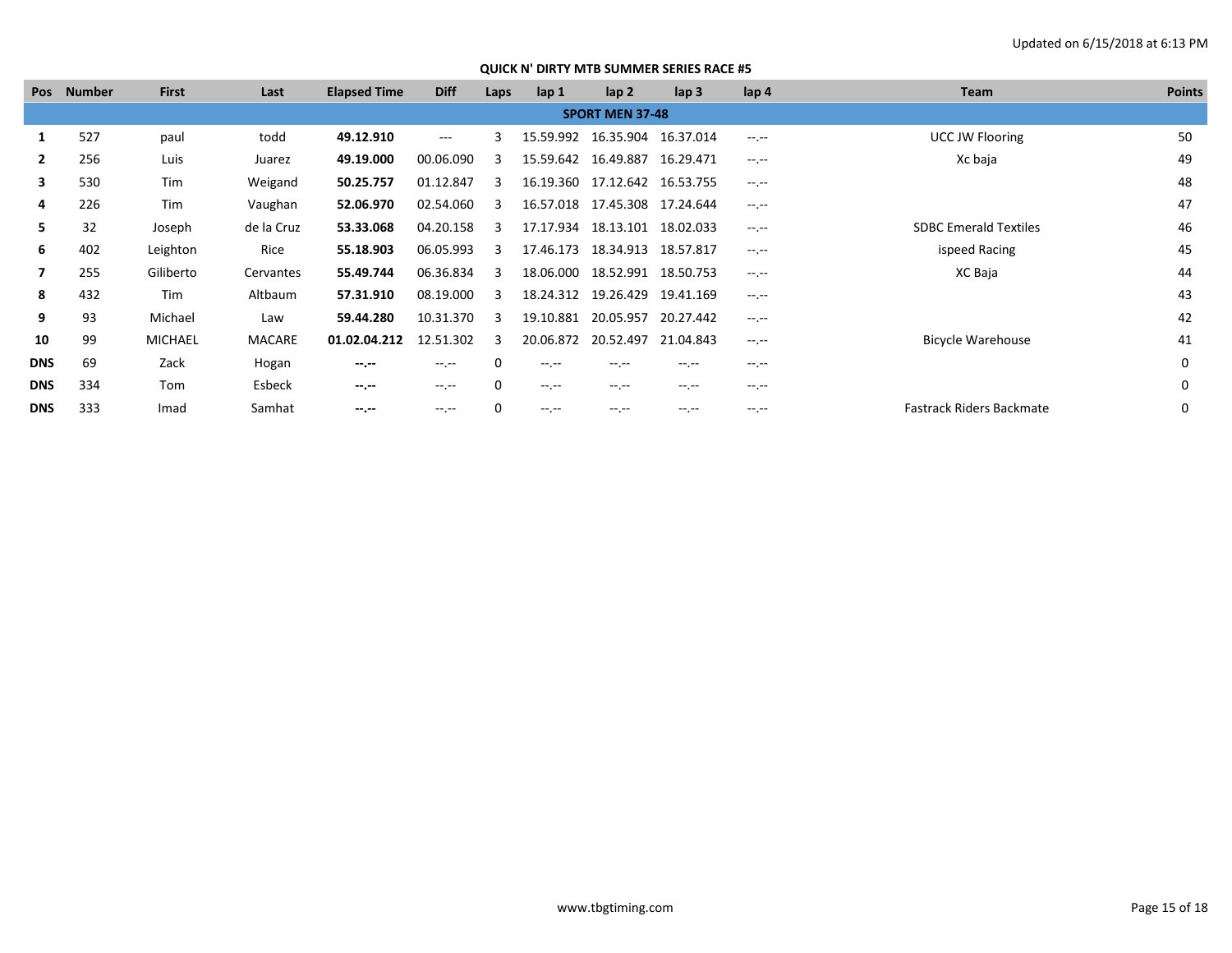# Updated on 6/15/2018 at 6:13 PM

|            | Pos Number | <b>First</b> | Last    | <b>Elapsed Time</b> | <b>Diff</b> | Laps                    | lap 1     | lap <sub>2</sub>     | $\mathsf{lap} 3$ | lap 4        | <b>Team</b>               | <b>Points</b> |
|------------|------------|--------------|---------|---------------------|-------------|-------------------------|-----------|----------------------|------------------|--------------|---------------------------|---------------|
|            |            |              |         |                     |             |                         |           | <b>SPORT MEN 49+</b> |                  |              |                           |               |
|            | 125        | guillermo    | ramirez | 50.18.908           | $  -$       | 3                       |           | 16.19.774 17.12.639  | 16.46.495        | $-1$ , $-1$  | HOPESPORTS-ADRENALINE     | 50            |
|            | 478        | Jake         | Ryan    | 50.25.658           | 00.06.750   | -3                      |           | 16.50.978 16.54.287  | 16.40.393        | $-1$ , $-1$  | Monster Media             | 49            |
| 3          | 181        | Aby          | Nazario | 51.34.949           | 01.16.041   | 3                       | 17.19.271 | 16.51.655            | 17.24.023        | $-1$ , $-1$  | North of the Border       | 48            |
| 4          | 471        | Tom          | Dillard | 56.04.129           | 05.45.221   | $\overline{\mathbf{3}}$ | 17.50.006 | 19.06.884            | 19.07.239        | $-1$ , $-1$  |                           | 47            |
|            | 80         | Bryan        | Jones   | 57.03.261           | 06.44.353   | $\mathbf{3}$            | 18.33.864 | 19.05.516            | 19.23.881        | $-1$ , $-1$  | North of the Border Bikes | 46            |
| 6          | 81         | Tommy        | Jones   | 58.04.438           | 07.45.530   | -3                      | 18.37.240 | 19.35.968            | 19.51.230        | $-1.1 - 1.0$ | Team Ninja                | 45            |
|            | 509        | Mark         | Ament   | 01.03.36.631        | 13.17.723   | ્વ                      |           | 19.58.718 21.45.761  | 21.52.152        | $-1$ , $-1$  | None                      | 44            |
| <b>DNS</b> | 153        | Matt         | Wallace | $- - - - -$         | $\cdots$    |                         | $\cdots$  | -- --                | -- --            | -- --        |                           |               |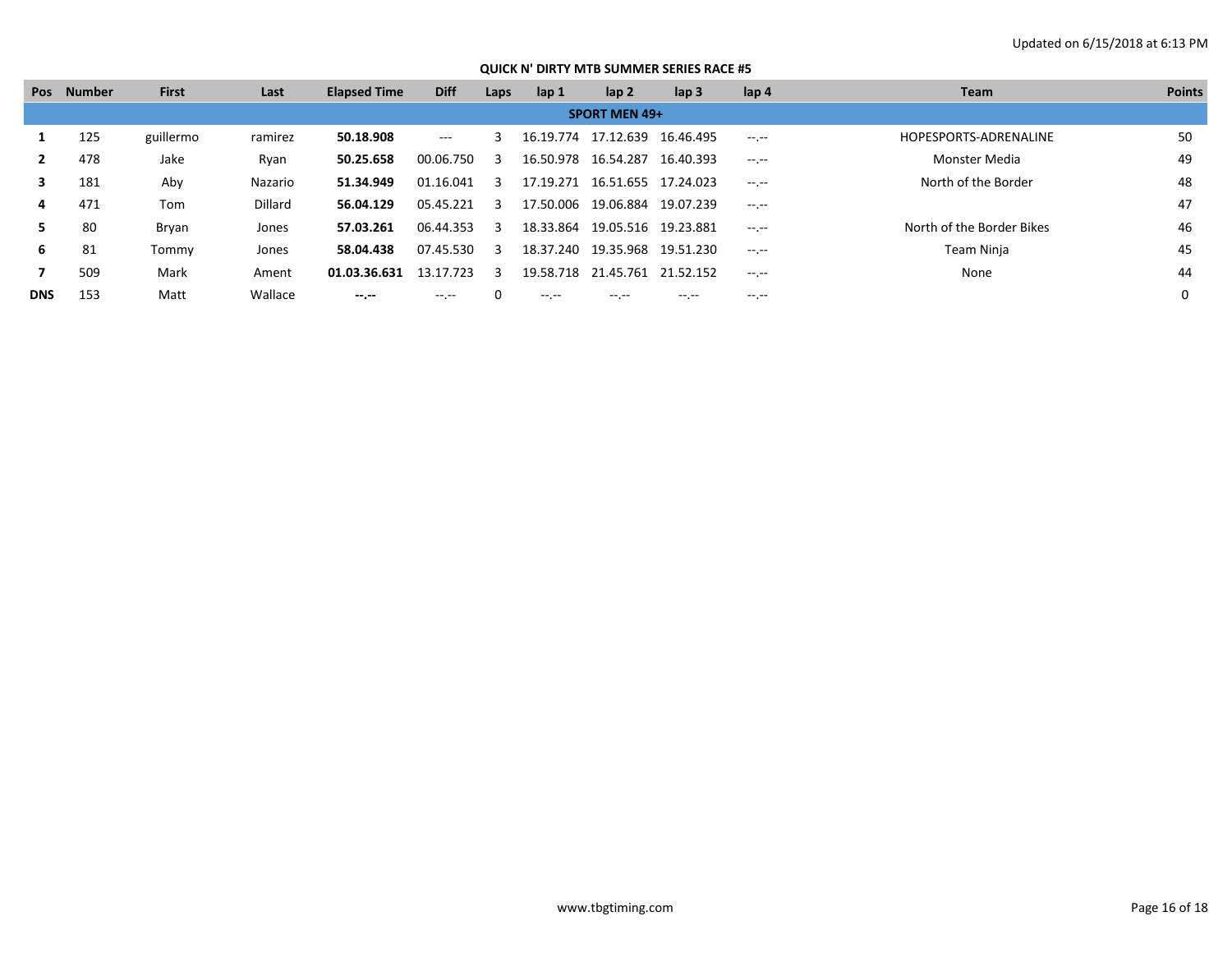# Updated on 6/15/2018 at 6:13 PM

|            | Pos Number | <b>First</b>   | Last        | <b>Elapsed Time</b> | <b>Diff</b> | Laps | lap 1               | lap <sub>2</sub>                           | lap <sub>3</sub> | lap 4       | <b>Team</b>               | <b>Points</b> |
|------------|------------|----------------|-------------|---------------------|-------------|------|---------------------|--------------------------------------------|------------------|-------------|---------------------------|---------------|
|            |            |                |             |                     |             |      |                     | <b>SUPER SPORT 16+</b>                     |                  |             |                           |               |
|            | 89         | <b>Brandon</b> | Kooiman     | 01.05.26.021        | ---         | 4    |                     | 15.59.821  16.43.208  16.50.564  15.52.428 |                  |             | The Bike Shop - Temecula  | 50            |
|            | 17         | Michael        | Camp        | 01.05.26.649        | 00.00.628   | 4    |                     | 16.13.350  16.29.875  16.51.039  15.52.385 |                  |             | Drive Real Estate         | 49            |
| 3          | 525        | Trevor         | <b>Reis</b> | 01.05.28.411        | 00.02.390   | 4    |                     | 16.00.689  16.41.912  16.51.843  15.53.967 |                  |             | Maxima Bike               | 48            |
| 4          | 552        | Cris           | Adame       | 01.08.04.129        | 02.38.108   | 4    | 16.40.837           | 17.11.551  16.58.380  17.13.361            |                  |             | Peninsula Bikes           | 47            |
| 5.         | 545        | Andy           | Clark       | 01.08.04.719        | 02.38.698   | 4    |                     | 16.26.759 17.24.624                        | 17.20.384        | 16.52.952   | Competetive Cyclist       | 46            |
| 6.         | 425        | Gilberto       | Rodriguez   | 01.09.14.088        | 03.48.067   | 4    |                     | 16.07.112 17.09.273 17.50.769              |                  | 18.06.934   | Desert King - Hope Sports | 45            |
|            | 193        | Nico           | Johnson     | 01.09.31.159        | 04.05.138   | 4    |                     | 16.13.854 17.36.577 17.48.600 17.52.128    |                  |             |                           | 44            |
| 8          | 340        | Alex           | Gustin      | 01.09.31.396        | 04.05.375   | 4    |                     | 19.04.768  16.35.920  16.40.420  17.10.288 |                  |             |                           | 43            |
| <b>DNF</b> | 503        | Ethan          | Doherty     | 36.24.193           | 29.01.828   | 2    | 17.11.748 19.12.445 |                                            | $-1$ , $-1$      | $-1$ , $-1$ |                           | 0             |
| <b>DNS</b> | 505        | Michael        | Gaines      | $- - - - -$         | -- --       |      | $\cdots$            | -- --                                      | -- --            | $-1$ . $-1$ | SDBC Eleil Factory Team   | 0             |